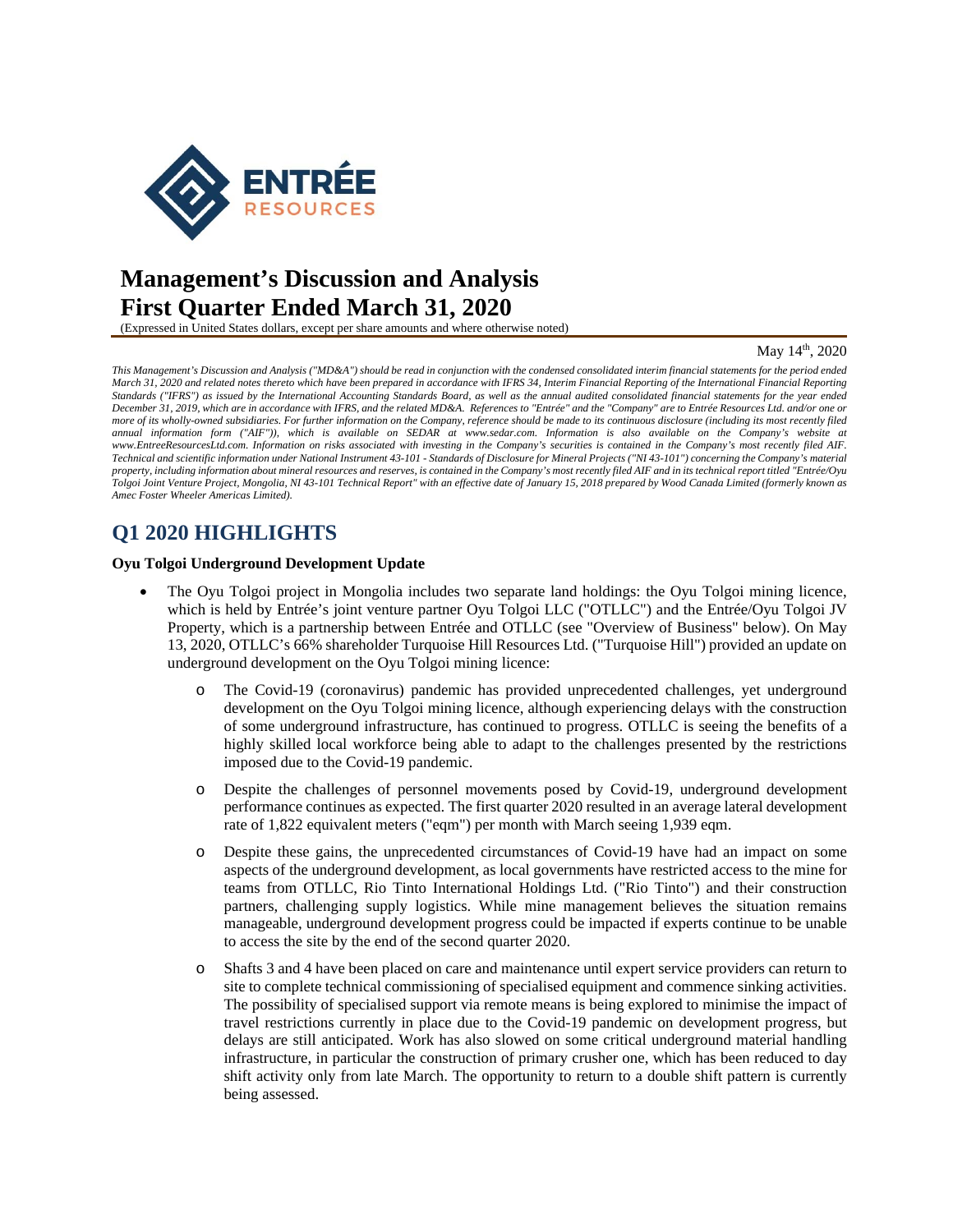- o Ordinary course elongation of newly commissioned ropes may impact Shaft 2 ore hoisting. Payload and speed have been reduced to prolong the ability to use the hoist until specialised personnel are able to reach the site to perform the necessary adjustments. These mitigations allow development to proceed unimpeded and the potential for remote support to rectify the situation whilst travel restrictions remain in place is being discussed. People and materials movement via the service hoist continue to operate normally.
- o The 2016 Oyu Tolgoi Feasibility Study ("OTFS16") mine design calls for the development of three panels: Panel 0 followed by Panel 1 and Panel 2. As previously announced by Turquoise Hill on July 15, 2019, improved information with respect to rock mass and geotechnical data modelling has confirmed that there are stability risks associated with components of the OTFS16 mine design.
- o A design change for Panel 0 on the Oyu Tolgoi mining licence has been approved by OTLLC, Turquoise Hill and Rio Tinto. This is the basis of the definitive estimate (the "Definitive Estimate") of project cost and schedule due in the second half of 2020, subject to any delays due to the impacts of the Covid-19 pandemic. The approved design, many fundamentals of which remain unchanged from OTFS16, is based on a block cave and includes two pillars; one to the north and one to the south of Panel 0. Study work is ongoing by OTLLC and Rio Tinto to assess the recoverability of the pillars.
- o The next phase of mine design studies will include design optimisation for Panel 0, and a review of mine design options for Panel 1 and Panel 2 to utilize the learnings from the Panel 0 work. The Panel 1 and Panel 2 studies, expected by Turquoise Hill to be finalized as early as possible in 2021, will be informed by additional data collected from an underground drilling program which is in progress.The block cave design anticipates a delay to OTFS16 key project milestones of sustainable production from the Oyu Tolgoi mining licence by 25 months (with a range of 21 to 29 months) inclusive of an allowance for schedule contingency, and an increase in underground development capital cost of \$1.5 billion (with a range of \$1.3 to \$1.8 billion), subject to any additional scheduling delays or increases in capital costs arising from the impacts of the Covid-19 pandemic, which may also reduce the available contingency in these estimates.

## **Entrée/Oyu Tolgoi JV Property**

 The Hugo North Extension deposit on the Entrée/Oyu Tolgoi JV Property is located at the northern extension of Panel 1. Once OTLLC, Turquoise Hill and Rio Tinto have delivered the Definitive Estimate and completed their review of mine design options for Panel 1, Entrée anticipates it will be able to assess the potential impact on mineral resources and reserves estimates and underground development cost and schedule for the Entrée/Oyu Tolgoi JV Property. Entrée will continue to evaluate any information made available to it by Rio Tinto or OTLLC and will update the market accordingly.

## **Corporate**

- Q1 2020 operating loss and operating cash outflow before working capital were both \$0.4 million and were consistent with the comparative quarter of Q1 2019.
- As at March 31, 2020, the cash balance was \$4.8 million and the working capital balance was \$4.8 million. The Company holds the majority of its cash in Canadian currency. As a result of the significant change in the foreign exchange rate versus the US dollar in March 2020, the Company's US dollar reported cash balance was negatively impacted by approximately \$0.2 million. However, the majority of the Company's expenditures are in C\$ and these foreign exchange rate movements are not expected to have a material impact on the Company's cash position.
- The Company recognises the unprecedented situation surrounding the ongoing Covid-19 pandemic and is closely monitoring the effect of the Covid-19 pandemic on its business and operations and will continue to update the market on the impacts to the Company's business and operations in relation to these extraordinary circumstances. See "Critical Accounting Estimates, Risks and Uncertainties" below.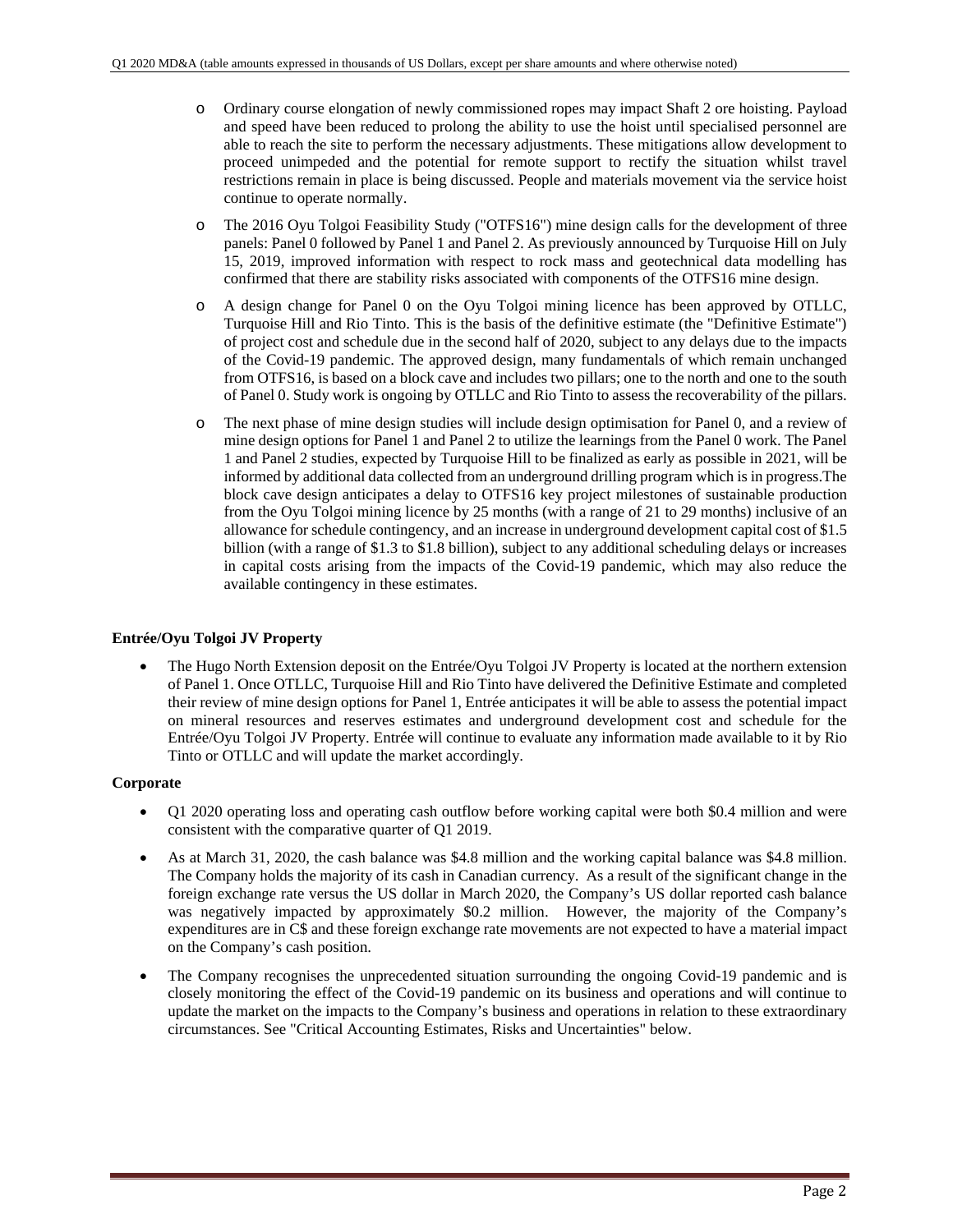# **OVERVIEW OF BUSINESS**

Entrée is a mineral resource company with interests in development and exploration properties in Mongolia, Peru and Australia.

The Company's principal asset is its interest in the Entrée/Oyu Tolgoi joint venture property (the "Entrée/Oyu Tolgoi JV Property") – a carried 20% participating interest in two of the Oyu Tolgoi project deposits, and a carried 20% or 30% interest (depending on the depth of mineralization) in the surrounding large, underexplored, highly prospective land package located in the South Gobi region of Mongolia. Entrée's joint venture partner, OTLLC, holds the remaining interest.

The Oyu Tolgoi project includes two separate land holdings: the Oyu Tolgoi mining licence, which is held by OTLLC (66% Turquoise Hill and 34% the Government of Mongolia), and the Entrée/Oyu Tolgoi JV Property, which is a partnership between Entrée and OTLLC. The Entrée/Oyu Tolgoi JV Property comprises the eastern portion of the Shivee Tolgoi mining licence, and all of the Javhlant mining licence, which mostly surround the Oyu Tolgoi mining licence (Figure 1). Both the Shivee Tolgoi and Javhlant mining licences are held by Entrée. The terms of the Entrée/Oyu Tolgoi joint venture (the "Entrée/Oyu Tolgoi JV") state that Entrée has a 20% participating interest with respect to mineralization extracted from deeper than 560 metres below surface and a 30% participating interest with respect to mineralization extracted from above 560 metres depth.

The Entrée/Oyu Tolgoi JV Property includes the Hugo North Extension copper-gold deposit (also referred to as "HNE") and the majority of the Heruga copper-gold-molybdenum deposit. The resources at Hugo North Extension include a Probable reserve, which is part of the first lift ("Lift 1") of the Oyu Tolgoi underground block cave mining operation. Lift 1 is in development by project operator Rio Tinto. When completed, Oyu Tolgoi is expected to become the world's third largest copper mine.

In addition to the Hugo North Extension copper-gold deposit, the Entrée/Oyu Tolgoi JV Property includes approximately 94% of the resource tonnes outlined at the Heruga copper-gold-molybdenum deposit and a large exploration land package, which together form a significant component of the overall Oyu Tolgoi project.

The Company also has the following assets:

- Blue Rose JV a 56.53% interest in the Blue Rose joint venture ("Blue Rose JV") on minerals other than iron ore on Exploration Licence 6006 ("EL 6006") in the Olary Region of South Australia. The Blue Rose JV partners also have certain rights and royalties with respect to iron ore outlined or extracted from the area covered by EL 6006.
- The right to Cañariaco Project Royalty Pass-Through Payments (see "Investments" section below).

The Company's corporate headquarters are located in Vancouver, British Columbia, Canada. Field operations are conducted out of local offices in Mongolia.

As at March 31, 2020 and the date of this MD&A, Rio Tinto beneficially owns 30,366,129 common shares (including 13,799,333 common shares held by Turquoise Hill), or 17.3% of the outstanding shares of the Company. As at March 31, 2020, Sandstorm Gold Ltd. ("Sandstorm") owned 36,136,880 common shares, or 21.2% of the outstanding shares of the Company. As at the date of this MD&A, Sandstorm owns 37,336,880 common shares, or 21.3% of the outstanding shares of the Company

Effective October 1, 2019, the Company voluntarily withdrew its common shares from listing on NYSE American LLC and its common shares commenced trading on the Over-the-Counter OTCQB Venture Market ("OTCQB") under the trading symbol "ERLFF". On April 24, 2006, the Company's common shares began trading on the Toronto Stock Exchange ("TSX") and discontinued trading on the TSX Venture Exchange. The trading symbol remained "ETG".

# **OUTLOOK AND STRATEGY**

The Company's primary objective for the 2020 year is to work with other Oyu Tolgoi stakeholders to advance potential amendments to the joint venture agreement (the "Entrée/Oyu Tolgoi JVA") that currently governs the relationship between Entrée and OTLLC and upon finalization, transfer the Shivee Tolgoi and Javhlant mining licences to OTLLC as manager of the Entrée/Oyu Tolgoi JV. The form of Entrée/Oyu Tolgoi JVA was agreed between the parties in 2004, prior to the execution of the Oyu Tolgoi Investment Agreement and commencement of underground development. The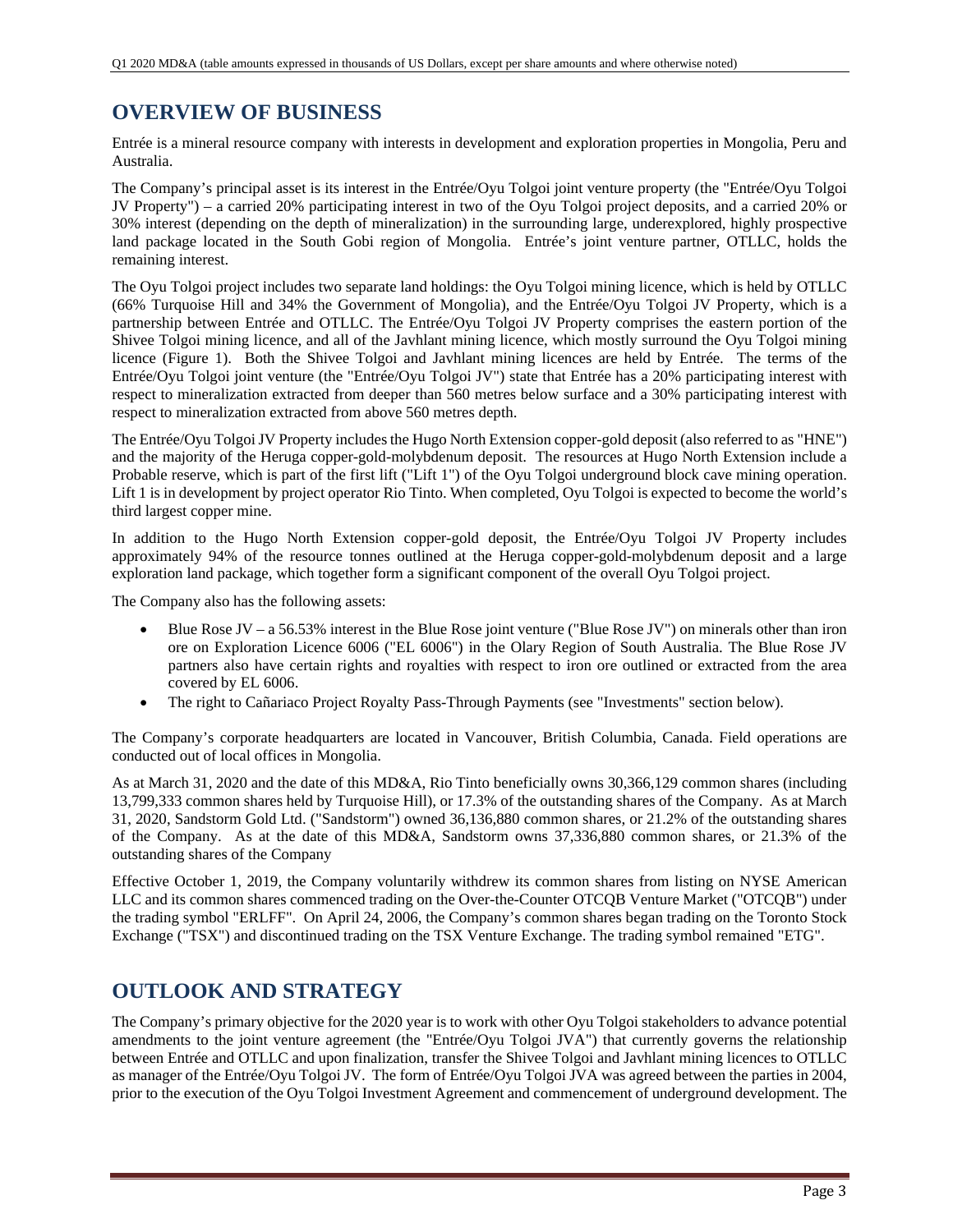Company currently is registered in Mongolia as the 100% ultimate holder of the Shivee Tolgoi and Javhlant mining licences.

The Company believes that amendments that align the interests of all stakeholders as they are now understood, would be in the best interests of all stakeholders, provided there is no net erosion of value to Entrée. No agreements have been finalized and there are no assurances agreements may be finalized in the future.

The Company continues to expect 2020 full year expenditures, which include Mongolian site management and compliance costs, to be between \$1.5 million and \$1.7 million.

# **ENTRÉE/OYU TOLGOI JV PROPERTY AND SHIVEE WEST PROPERTY – MONGOLIA**

## **2018 Technical Report Highlights**

In Q1 2018, the Company announced the results of a technical report (the "2018 Technical Report") completed on its interest in the Entrée/Oyu Tolgoi JV Property. The 2018 Technical Report discusses two development scenarios, a reserve case (the "2018 Reserve Case") and a Life-of-Mine ("LOM") Preliminary Economic Assessment (the "2018 PEA"). The 2018 Reserve Case is based only on mineral reserves attributable to the Entrée/Oyu Tolgoi JV from Lift 1 of the Hugo North Extension underground block cave.

The 2018 PEA is an alternative development scenario completed at a conceptual level that assesses the inclusion of the second lift of Hugo North Extension ("Lift 2") and Heruga into an overall mine plan with Hugo North Extension Lift 1. The 2018 PEA includes Indicated and Inferred resources from Hugo North Extension Lifts 1 and 2, and Inferred resources from Heruga. Significant development and capital decisions will be required for the eventual development of Hugo North Extension Lift 2 and Heruga once production commences at Hugo North Extension Lift 1.

Both the 2018 Reserve Case and the 2018 PEA are based on information reported within OTFS16, completed by OTLLC on the Oyu Tolgoi project (refer to Turquoise Hill's press release dated October 21, 2016). OTFS16 discusses the mine plan for Lift 1 of the Hugo North (including Hugo North Extension) underground block cave on both the Oyu Tolgoi mining licence and the Entrée/Oyu Tolgoi JV Property. Rio Tinto is managing the construction and eventual operation of Lift 1 as well as any future development of deposits included in the 2018 PEA. In 2019, subsequent to the completion of OTFS16 and the 2018 Technical Report, Rio Tinto advised that more detailed geotechnical information and different ground conditions have required a review of the mine design and the development schedule reflected in OTFS16 and the 2018 Technical Report. A Definitive Estimate of project cost and schedule is expected to be delivered in the second half of 2020, subject to any delays due to the impacts of the Covid-19 pandemic. Turquoise Hill expects a review of mine design options for Panel 1, which includes the Hugo North Extension deposit on the Entrée/Oyu Tolgoi JV Property, to be finalized as early as possible in 2021.

LOM highlights of the production from the 2018 Reserve Case and the 2018 PEA are summarized as follows:

| Entrée/Oyu Tolgoi JV Property | <b>Units</b> | <b>2018 Reserve Case</b>                                                   | <b>2018 PEA</b>                                                             |
|-------------------------------|--------------|----------------------------------------------------------------------------|-----------------------------------------------------------------------------|
| Probable Reserve Feed         |              | 35 Mt @ 1.59% Cu,<br>$0.55$ g/t Au, 3.72 g/t Ag<br>$(1.93\% \text{ CuEq})$ |                                                                             |
| Indicated Resource Feed       |              |                                                                            | 113 Mt @ 1.42% Cu.<br>$0.50$ g/t Au, 3.63 g/t Ag<br>$(1.73\% \text{ CuEq})$ |
| Inferred Resource Feed        |              |                                                                            | 708 Mt @ 0.53% Cu,<br>0.44 g/t Au, 1.79 g/t Ag<br>$(0.82 \%$ CuEq)          |
| Copper Recovered              | Mlb          | 1,115                                                                      | 10,497                                                                      |
| <b>Gold Recovered</b>         | koz          | 514                                                                        | 9,367                                                                       |
| <b>Silver Recovered</b>       | koz          | 3,651                                                                      | 45,378                                                                      |

*Notes:* 

*2. Entrée has a 20% interest in the above processed material and recovered metal.* 

*<sup>1.</sup> Mineral reserves and mineral resources are reported on a 100% basis.*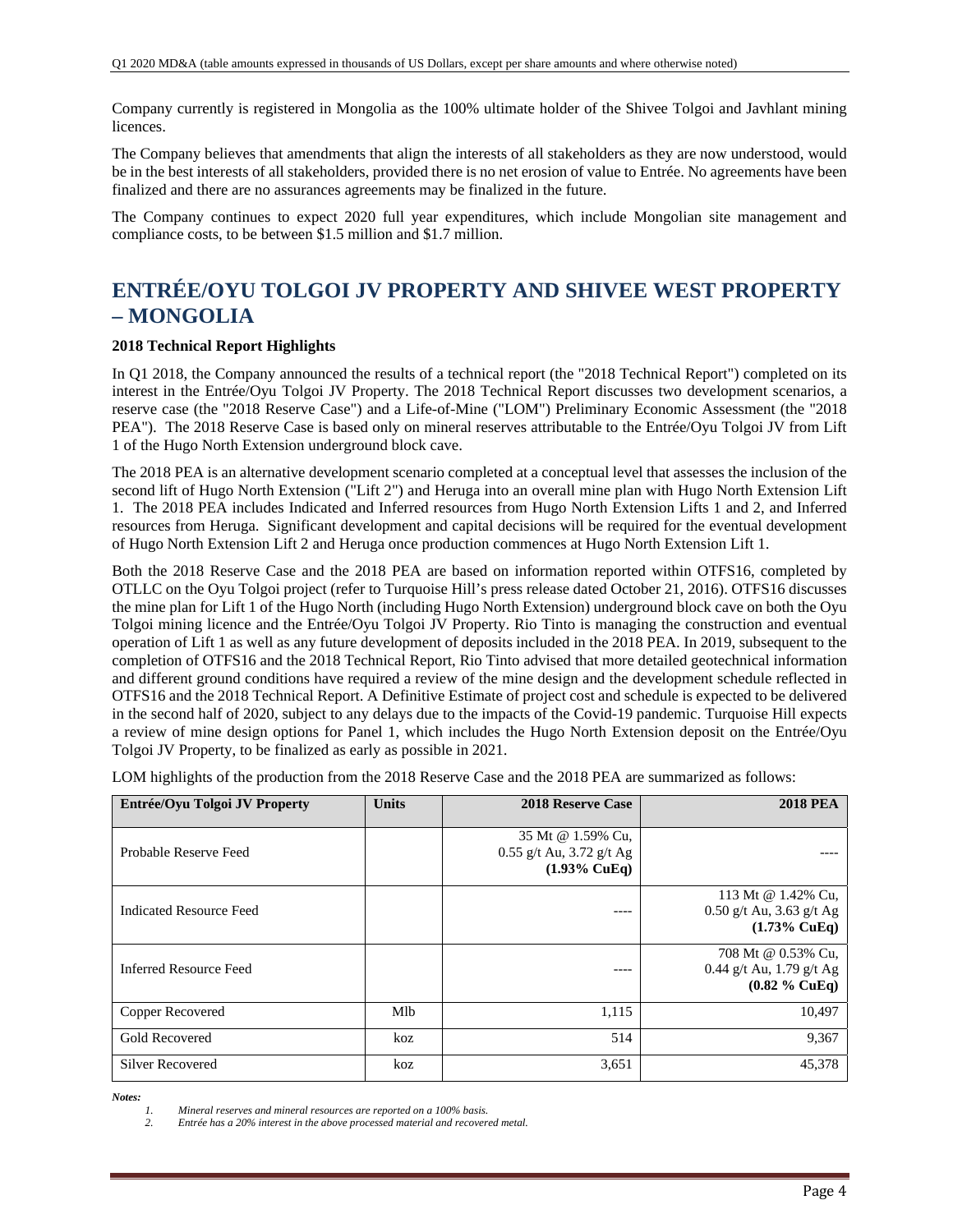- *3. The mineral reserves in the 2018 Reserve Case are not additive to the mineral resources in the 2018 PEA.*
- *4. Copper equivalent ("CuEq") is calculated as shown in the footnotes to the Mineral Resources Table below.*

The economic analysis in the 2018 PEA does not have as high a level of certainty as the 2018 Reserve Case. The 2018 PEA is preliminary in nature and includes Inferred mineral resources that are considered too speculative geologically to have the economic considerations applied to them that would enable them to be categorized as mineral reserves, and there is no certainty that the 2018 PEA will be realized. Mineral resources are not mineral reserves and do not have demonstrated economic viability.

In both development options (2018 Reserve Case and 2018 PEA) the 2018 Technical Report only contemplates the production and cash flows attributable to the Entrée/Oyu Tolgoi JV Property, not production and cash flows for other mineral deposits located on the Oyu Tolgoi mining licence owned 100% by OTLLC. Note the production and cash flows from these two development options are not additive.

Below are some of the key production assumptions and outputs from the two alternative cases, the 2018 Reserve Case and the 2018 PEA. All figures shown for both cases are reported on a 100% Entrée/Oyu Tolgoi JV basis.

Key items per the 2018 Reserve Case outputs are as follows:

- Entrée/Oyu Tolgoi JV Property development production from Hugo North Extension Lift 1 is assumed to start in 2021 with initial block cave production starting in 2026.
- 14-year mine life (5-years development production and 9-years block cave production).
- Maximum production rate of approximately 24,000 tonnes per day ("tpd"), which is blended with production from OTLLC's Oyut open pit deposit and Hugo North deposit to reach an average mill throughput of approximately 110,000 tpd.

Key items per the 2018 PEA outputs are as follows:

| Entrée/Oyu Tolgoi JV Property  | <b>Units</b> | 2018 PEA $^{(1)}$       |                        |  |  |  |
|--------------------------------|--------------|-------------------------|------------------------|--|--|--|
|                                |              | HNE Lift $1 +$ Lift $2$ | HNE Lift $1+2+$ Heruga |  |  |  |
| Mine Life $(2)$                | Years        | 33                      | $77*$                  |  |  |  |
| Metal Recovered <sup>(3)</sup> |              |                         |                        |  |  |  |
| Copper<br>٠                    | Mlb          | 5,579                   | 10,497                 |  |  |  |
| Gold                           | Koz          | 2,637                   | 9,367                  |  |  |  |
| Silver                         | Koz          | 20.442                  | 45,378                 |  |  |  |

*Notes:* 

*1. The economic analysis in the 2018 PEA does not have as high a level of certainty as the 2018 Reserve Case. The 2018 PEA is preliminary in nature and includes Inferred mineral resources that are considered too speculative geologically to have the economic considerations applied*  to them that would enable them to be categorized as mineral reserves, and there is no certainty that the 2018 PEA will be realized. Mineral *resources are not mineral reserves and do not have demonstrated economic viability.* 

*2. \*The 2018 PEA covers a period from 2021 to 2097 (77 years), but there is an 11-year period (2054-2064) with no mining from the Entrée/Oyu Tolgoi JV Property when other mineralization from the Oyu Tolgoi mining licence is being mined and processed.* 

*3. Entrée has a 20% attributable interest in the recovered metal.* 

- Mineralization mined from the Entrée/Oyu Tolgoi JV Property is blended with production from other deposits on the Oyu Tolgoi mining licence to reach a mill throughput of 110,000 tpd.
- Development schedule assumptions for Entrée/Oyu Tolgoi JV Property:
	- 2021 start of Lift 1 development production and in 2026 initial Lift 1 block cave production
	- 2028 Lift 2 development production and in 2035 initial Lift 2 block cave production
	- 2065 Heruga development production and in 2069 initial block cave production

The 2018 PEA and the 2018 Reserve Case are not mutually exclusive; if the 2018 Reserve Case is developed and brought into production, the mineralization from Hugo North Extension Lift 2 and Heruga is not sterilized or reduced in tonnage or grades. Heruga could be a completely standalone underground operation, independent of other Oyu Tolgoi project underground development, and provides considerable flexibility for mine planning and development.

Subsequent to the completion of OTFS16 and the 2018 Technical Report, Rio Tinto advised that more detailed geotechnical information and different ground conditions have required a review of the mine design and the development schedule. A Definitive Estimate of project cost and schedule is expected to be delivered in the second half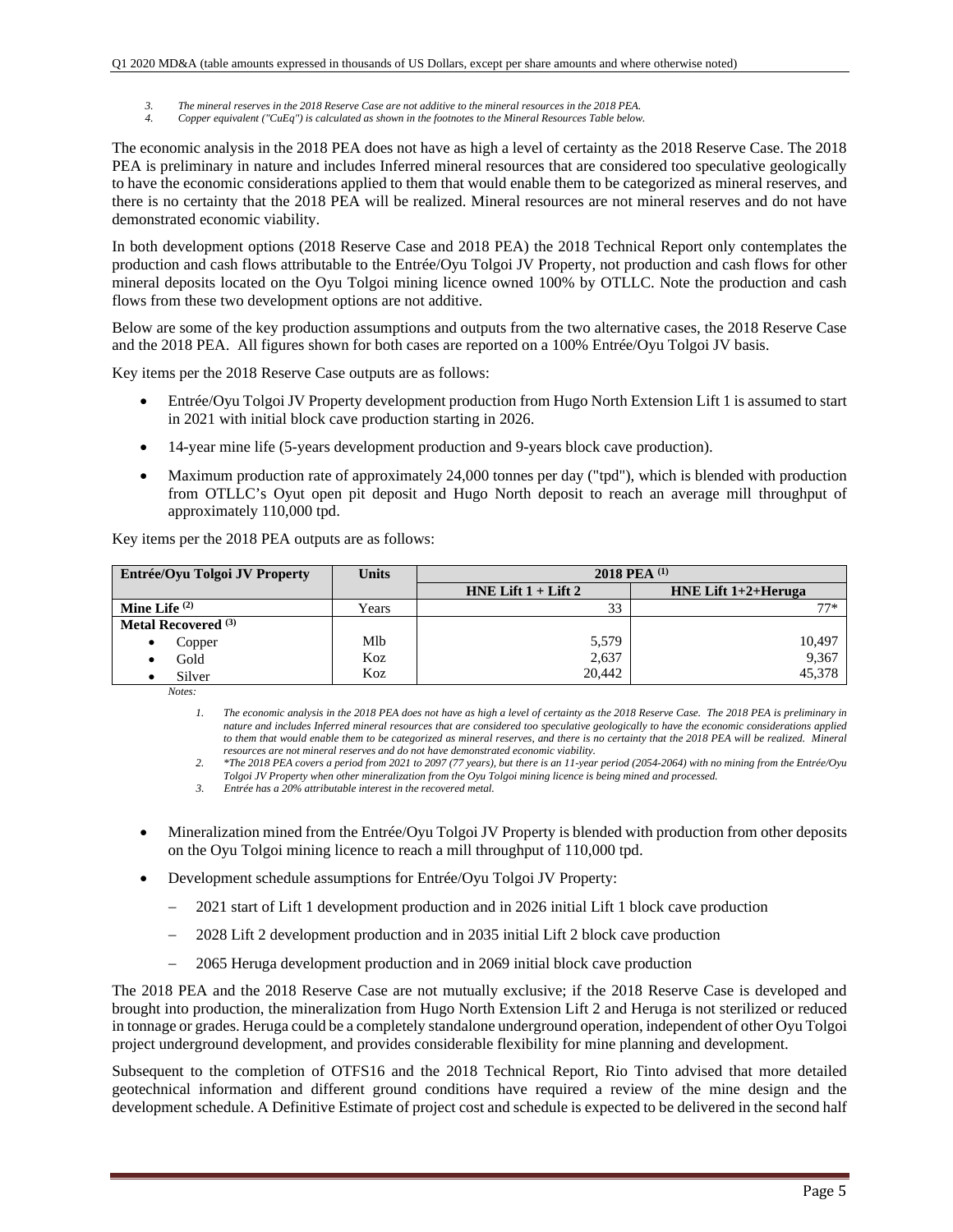of 2020, subject to any delays due to the impacts of the Covid-19 pandemic. Turquoise Hill expects a review of mine design options for Panel 1, which includes the Hugo North Extension deposit on the Entrée/Oyu Tolgoi JV Property to be finalized as early as possible in 2021. Once OTLLC, Turquoise Hill and Rio Tinto have delivered the Definitive Estimate and finalized the review of mine design options for Panel 1, Entrée anticipates it will be able to assess the potential impact on the key production assumptions and outputs from the two alternative cases, the 2018 Reserve Case and the 2018 PEA.

The 2018 Technical Report has been filed on SEDAR and is available for review under the Company's profile on SEDAR (www.sedar.com) or on www.EntreeResourcesLtd.com.

## **Summary and Location of Project**

The "Entrée/Oyu Tolgoi JV Project" (shown on Figure 1) comprises the Entrée/Oyu Tolgoi JV Property and the Shivee West Property (see "Shivee West Property Summary" below). The Entrée/Oyu Tolgoi JV Project completely surrounds OTLLC's Oyu Tolgoi mining licence and forms a significant portion of the overall Oyu Tolgoi project area. Figure 1 also shows the main mineral deposits that form the Oyu Tolgoi trend of porphyry deposits and several priority exploration targets, including Airstrip, Bumbat Ulaan, Mag West, Gravity Ridge and Southwest IP.

The Entrée/Oyu Tolgoi JV Project is located within the Aimag (province) of Ömnögovi in the South Gobi region of Mongolia, about 570 kilometres ("km") south of the capital city of Ulaanbaatar and 80 km north of the border with China.

The Entrée/Oyu Tolgoi JV Property comprises the eastern portion of the Shivee Tolgoi mining licence and all of the Javhlant mining licence, and hosts:

- The Hugo North Extension copper-gold porphyry deposit (Lift 1 and Lift 2):
	- Lift 1 is the upper portion of the Hugo North Extension copper-gold porphyry deposit and forms the basis of the 2018 Reserve Case. It is the northern portion of the Hugo North Lift 1 underground block cave mine plan that is currently in development on the Oyu Tolgoi mining licence. Based on the mine design discussed in OTFS16 and the 2018 Technical Report, development would cross north onto the Entrée/Oyu Tolgoi JV Property in approximately 2021. Hugo North Extension Lift 1 Probable reserves included in the 2018 Reserve Case are: 35 million tonnes ("Mt") grading 1.59% copper, 0.55 grams per tonne ("g/t") gold, and 3.72 g/t silver. Lift 1 mineral resources are also included in the alternative development scenario, as part of the mine plan for the 2018 PEA. Once OTLLC, Turquoise Hill and Rio Tinto have delivered the Definitive Estimate of project cost and schedule and finalized the review of mine design options for Panel 1, the Company anticipates it will be able to assess the potential impact on mineral resources and reserves and the development schedule for the Entrée/Oyu Tolgoi JV Property.
	- Lift 2 is immediately below Lift 1 and is the next potential phase of underground mining, once Lift 1 mining is complete. Lift 2 is currently included as part of the alternative, 2018 PEA mine plan. Hugo North Extension Lift 2 resources included in the 2018 PEA mine plan are: 78 Mt (Indicated), grading 1.34% copper, 0.48 g/t gold, and 3.59 g/t silver; plus 88.4 Mt (Inferred), grading 1.34% copper, 0.48 g/t gold, and 3.59 g/t silver.
- The Heruga copper-gold-molybdenum porphyry deposit is at the south end of the Oyu Tolgoi trend of porphyry deposits. Approximately 94% of the Heruga deposit occurs on the Entrée/Oyu Tolgoi JV Property. The 2018 PEA includes Heruga as the final deposit to be mined, as two separate block caves, one to the south with a slightly deeper block cave to the north. The portion of the Heruga mineral resources that occur on the Entrée/Oyu Tolgoi JV Property and are part of the alternative, 2018 PEA mine plan include 620 Mt (Inferred) grading 0.42% copper, 0.43 g/t gold, and 1.53 g/t silver.
- A large prospective land package.

Entrée has a 20% or 30% (depending on the depth of mineralization) participating interest in the Entrée/Oyu Tolgoi JV with OTLLC holding the remaining 80% (or 70%) interest. OTLLC has a 100% interest in other Oyu Tolgoi project areas, including the Oyut open pit, which is currently in production, and the Hugo North and Hugo South deposits on the Oyu Tolgoi mining licence.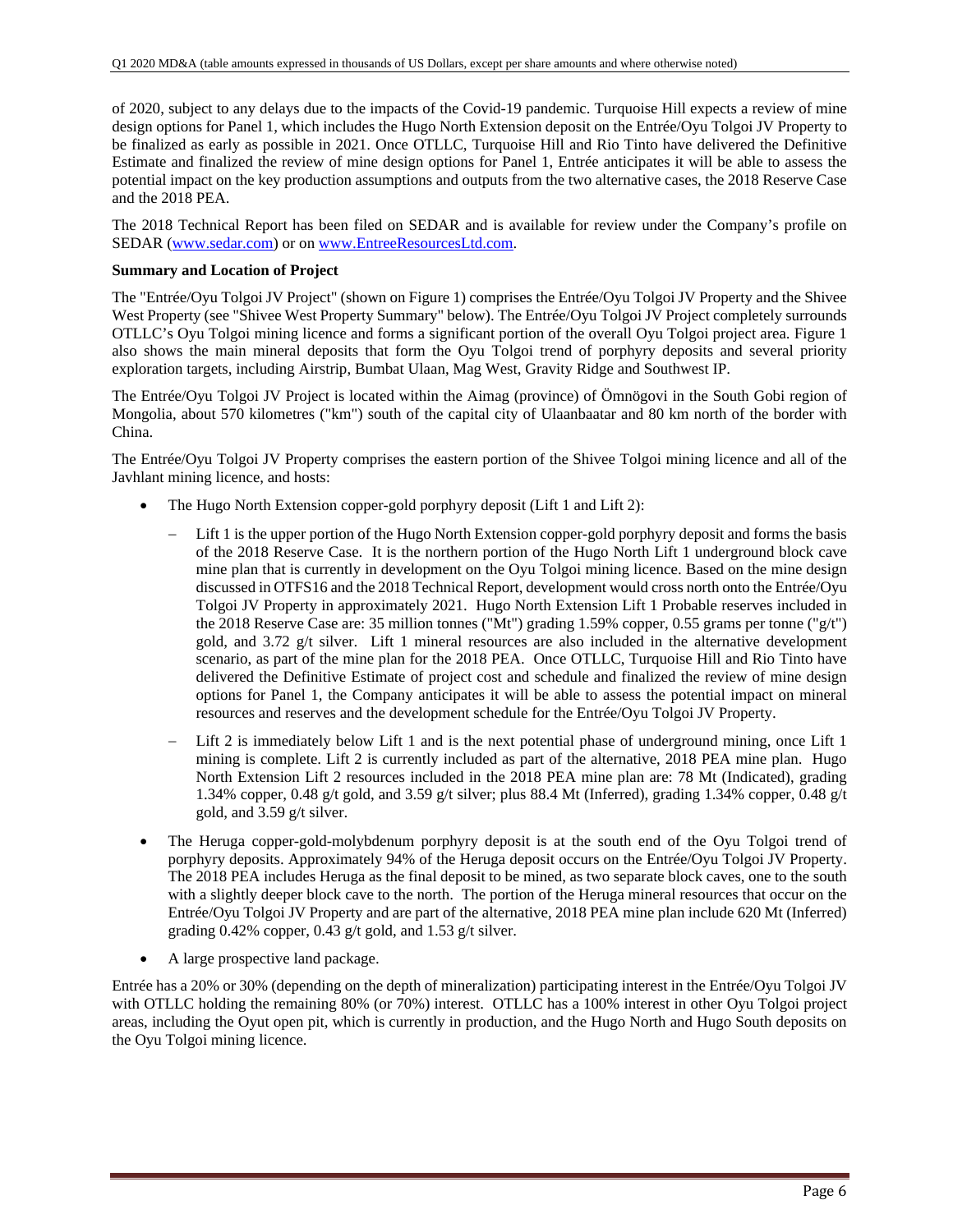

**Figure 1 – Entrée/Oyu Tolgoi JV Project** 

*Notes:* 

- *1. \*The Shivee West Property is subject to a License Fees Agreement between Entrée and OTLLC and may ultimately be included in the Entrée/Oyu Tolgoi JV Property.*
- *2. \*\* Outline of mineralization projected to surface.*
- *3. Entrée has a 20% participating interest in the Hugo North Extension and Heruga resources and reserves.*

Figure 1 shows the location of a north-northeast oriented, west-looking cross section (A-A') through the 12.4 km-long trend of porphyry deposits that comprise the Oyu Tolgoi project. The cross section is shown on Figure 2 with the Entrée/Oyu Tolgoi JV Property to the right (north) and left (south) of the central portion, the Oyu Tolgoi mining licence, held 100% by OTLLC. The deposits that are included in the mine plans for the two alternative cases, the 2018 Reserve Case and the 2018 PEA, are shown on Figure 2.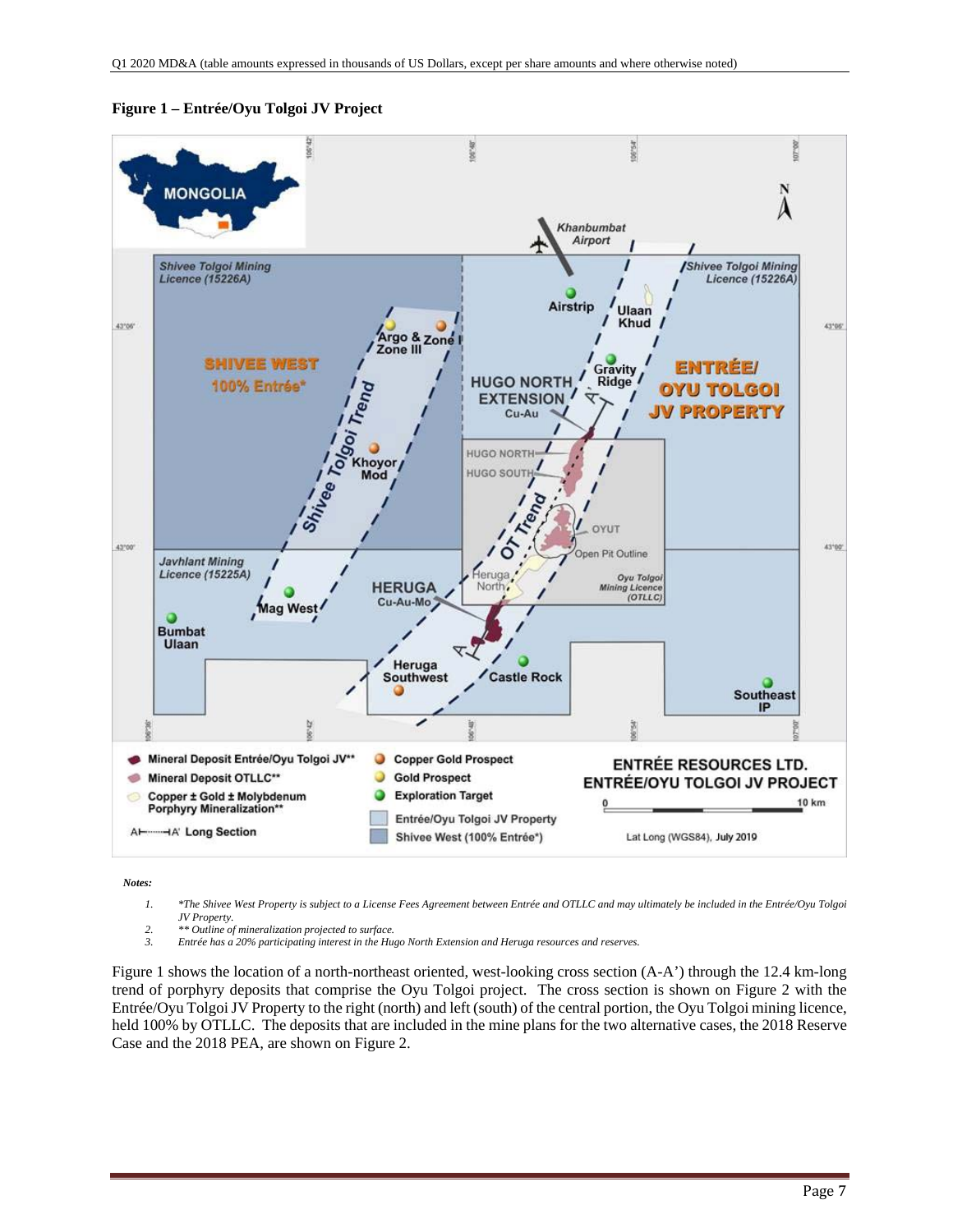

**Figure 2 – Cross Section Through the Oyu Tolgoi Trend of Porphyry Deposits** 

The 2018 Technical Report forms the basis for the scientific and technical information in this MD&A regarding the Entrée/Oyu Tolgoi JV Project. Portions of the information are based on assumptions, qualifications and procedures which are not fully described herein. Reference should be made to the Company's AIF dated March 13, 2020 and to the full text of the 2018 Technical Report, which are available on the Company's website (www.EntreeResourcesLtd.com) or on SEDAR (www.sedar.com).

## **Capital and Operating Costs**

Under the terms of the Entrée/Oyu Tolgoi JV, OTLLC is responsible for 80% of all costs incurred on the Entrée/Oyu Tolgoi JV Property for the benefit of the Entrée/Oyu Tolgoi JV, including capital expenditures, and Entrée is responsible for the remaining 20%. In accordance with the terms of the Entrée/Oyu Tolgoi JVA, Entrée has elected to have OTLLC debt finance Entrée's share of costs for approved programs and budgets, with interest accruing at OTLLC's actual cost of capital or prime +2%, whichever is less, at the date of the advance. Debt repayment may be made in whole or in part from (and only from) 90% of monthly available cash flow arising from the sale of Entrée's share of products. Available cash flow means all net proceeds of sale of Entrée's share of products in a month less Entrée's share of costs of Entrée/Oyu Tolgoi JV activities for the month that are operating costs under Canadian generally-accepted accounting principles.

The following is a description of how Entrée recognizes its share of Oyu Tolgoi project capital costs, specifically, the timing of recognition under the terms of the Entrée/Oyu Tolgoi JVA and generally accepted accounting principles.

Under the terms of the Entrée/Oyu Tolgoi JVA, any mill, smelter and other processing facilities and related infrastructure will be owned exclusively by OTLLC and not by Entrée. Mill feed from the Entrée/Oyu Tolgoi JV Property will be transported to the concentrator and processed at cost (using industry standards for calculation of cost including an amortization of capital costs). Underground infrastructure on the Oyu Tolgoi mining licence is also owned exclusively by OTLLC, although the Entrée/Oyu Tolgoi JV will eventually share usage once underground development crosses onto the Entrée/Oyu Tolgoi JV Property. As a result of this, Entrée recognizes those capital costs incurred by OTLLC on the Oyu Tolgoi mining licence as an amortization charge for capital costs that will be calculated in accordance with Canadian generally accepted accounting principles determined yearly based on the estimated tonnes of concentrate produced for Entrée's account during that year relative to the estimated total life-of-mine concentrate to be produced (for processing facilities and related infrastructure), or the estimated total life-of-mine tonnes to be milled from the relevant deposit(s) (in the case of underground infrastructure). The charge is made to Entrée's operating account when the Entrée/Oyu Tolgoi JV mine production is actually milled.

For direct capital cost expenditures on the Entrée/Oyu Tolgoi JV Property, Entrée will recognize its proportionate share of costs at the time of actual expenditure.

The 2018 Technical Report is based on data provided by OTLLC, including mining schedules and annual capital and operating cost estimates prepared for OTFS16, as well as Entrée's interpretation of the commercial terms applicable to the Entrée/Oyu Tolgoi JV, and certain assumptions regarding taxes and royalties. The 2018 Technical Report has not been reviewed or endorsed by OTLLC. There can be no assurance that OTLLC or its shareholders will not interpret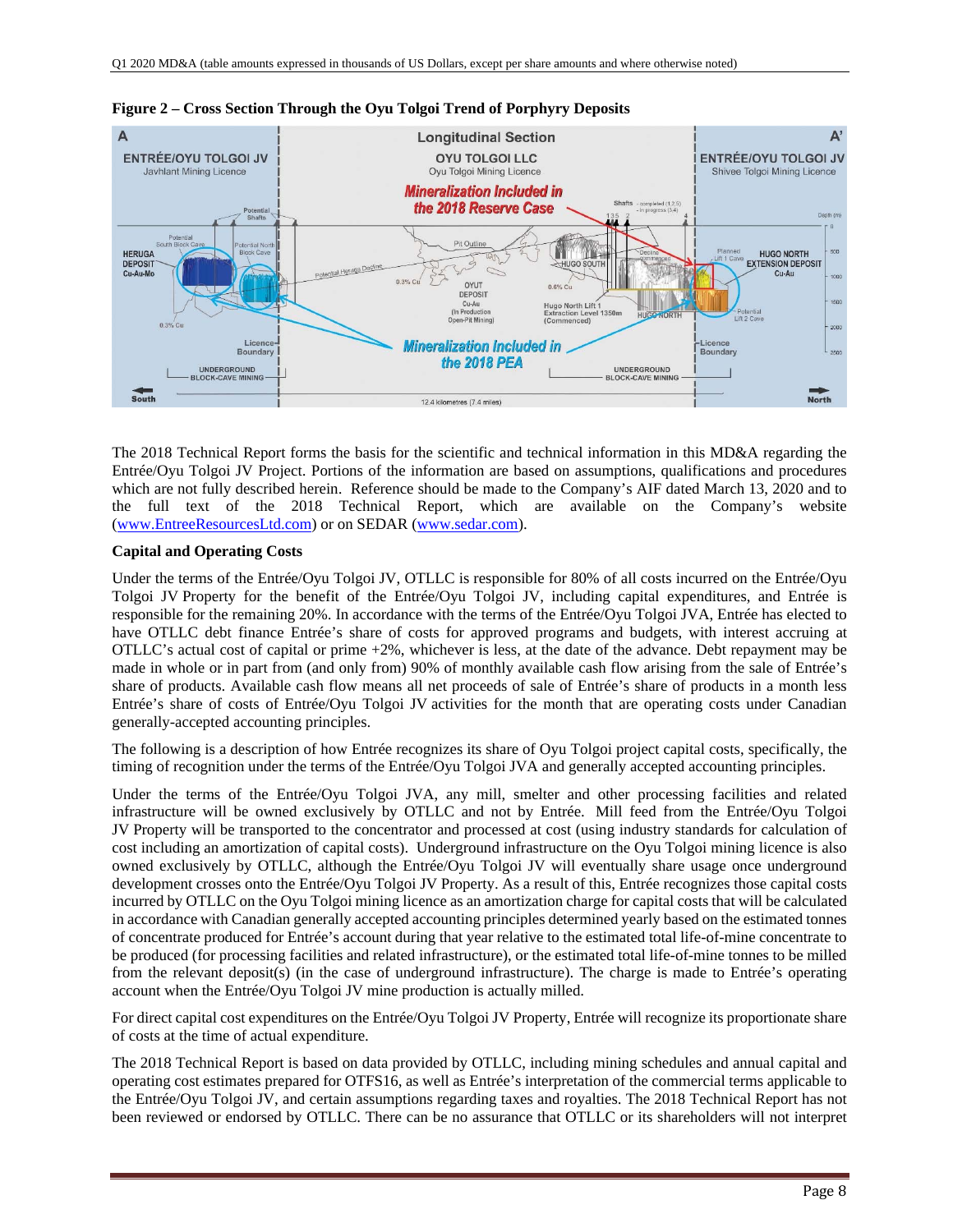certain terms or conditions, or attempt to renegotiate some or all of the material terms governing the joint venture relationship, in a manner which could have an adverse effect on Entrée's future cash flow and financial condition.

Subsequent to the completion of OTFS16 and the 2018 Technical Report, Rio Tinto advised that more detailed geotechnical information and different ground conditions have required a review of the mine design and the development schedule. A Definitive Estimate of project cost and schedule is expected to be delivered in the second half of 2020, subject to any delays due to the impacts of the Covid-19 pandemic. In addition, Turquoise Hill has disclosed that a review of mine design options for Panel 1, which includes the Hugo North Extension deposit on the Entrée/Oyu Tolgoi JV Property, is expected to be finalized as early as possible in 2021. Once OTLLC, Turquoise Hill and Rio Tinto have delivered the Definitive Estimate and finalized the review of mine design options for Panel 1, Entrée anticipates it will be able to assess the potential impact on its share of capital and operating costs in the two alternative cases, the 2018 Reserve Case and the 2018 PEA.

## **Mineral Resources and Mineral Reserves – Entrée/Oyu Tolgoi JV Property**

The following Entrée/Oyu Tolgoi JV Property mineral resource estimates reported in the 2018 Technical Report for the Hugo North Extension and Heruga deposits have an effective date of January 15, 2018:

|                                               | Entrée/Oyu Tolgoi JV Property- Mineral Resources |        |                        |       |       |        |        |        |        |     |
|-----------------------------------------------|--------------------------------------------------|--------|------------------------|-------|-------|--------|--------|--------|--------|-----|
| Cu<br>Tonnage<br>Au<br>Ag                     | Mo                                               | CuEq   | <b>Contained Metal</b> |       |       |        |        |        |        |     |
| Classification                                | (Mt)                                             | $(\%)$ | (g/t)                  | (g/t) | (ppm) | $(\%)$ | Cu     | Au     | Ag     | Mo  |
|                                               |                                                  |        |                        |       |       | (Mlb)  | (Koz)  | (Koz)  | (Mlb)  |     |
| Hugo North Extension $(>0.37\%$ CuEq Cut-Off) |                                                  |        |                        |       |       |        |        |        |        |     |
| Indicated                                     | 122                                              | 1.68   | 0.57                   | 4.21  |       | 2.03   | 4,515  | 2,200  | 16,500 |     |
| Inferred                                      | 174                                              | 1.00   | 0.35                   | 2.73  |       | 1.21   | 3,828  | 2,000  | 15,200 |     |
|                                               | Heruga $(>0.37\%$ CuEq Cut-Off)                  |        |                        |       |       |        |        |        |        |     |
| Inferred                                      | 1,700                                            | 0.39   | 0.37                   | 1.39  | 113.2 | 0.64   | 14,604 | 20,410 | 75,932 | 424 |

*Notes:* 

*5. Mineral resources are stated as in situ with no consideration for planned or unplanned external mining dilution. The contained copper, gold, and silver estimates in the mineral resource table have not been adjusted for metallurgical recoveries.* 

### **Entrée/Oyu Tolgoi Mineral Reserves**

Entrée/Oyu Tolgoi JV Property mineral reserves are contained within the Hugo North Extension Lift 1 block cave mining plan. The mine design work on Hugo North Lift 1, including the Hugo North Extension, was prepared by OTLLC. The mineral reserve estimate is based on what is deemed minable when considering factors such as the footprint cut-off grade, the draw column shut-off grade, maximum height of draw, consideration of planned dilution and internal waste rock.

*<sup>1.</sup> Mineral resources have an effective date of January 15, 2018.* 

*<sup>2.</sup> Mineral resources are reported inclusive of the mineral resources converted to mineral reserves. Mineral resources that are not mineral reserves do not have demonstrated economic viability.* 

*<sup>3.</sup> Mineral resources are constrained within three-dimensional shapes and above a CuEq grade. The CuEq formula was developed in 2016, and is CuEq16*   $= Cu + ((Au*AuRev) + (Ag*AgRev) + (Mo*MoRev)) \div CuRev;$  where CuRev = (3.01\*22.0462); AuRev = (1250/31.103477\*RecAu); AgRev = *(20.37/31.103477\*RecAg); MoRev = (11.90\*0.00220462\*RecMo); RecAu = Au recovery/Cu recovery; RecAg = Ag recovery/Cu recovery; RecMo = Mo*  recovery/Cu recovery. Differential metallurgical recoveries were taken into account when calculating the copper equivalency formula. The metallurgical *recovery relationships are complex and relate both to grade and Cu:S ratios. The assumed metal prices are \$3.01/lb for copper, \$1,250.00/oz for gold, \$20.37/oz for silver, and \$11.90/lb for molybdenum. Molybdenum grades are only considered high enough to support potential construction of a molybdenum recovery circuit at Heruga, and hence the recoveries of molybdenum are zeroed out for Hugo North Extension. A net smelter return ("NSR") of \$15.34/t would be required to cover costs of \$8.00/t for mining, \$5.53/t for processing, and \$1.81/t for general and administrative ("G&A"). This translates to a CuEq break-even underground cut-off grade of approximately 0.37% CuEq for Hugo North Extension mineralization.* 

*<sup>4.</sup> Considerations for reasonable prospects for eventual economic extraction for Hugo North included an underground resource-constraining shape that was prepared on vertical sections using economic criteria that would pay for primary and secondary development, block-cave mining, ventilation, tramming, hoisting, processing, and G&A costs. A primary and secondary development cost of \$8.00/t and a mining, process, and G&A cost of \$12.45/t were used to delineate the constraining shape cut-off. Inferred resources at Heruga have been constrained using a CuEq cut-off of 0.37%.*

*<sup>6.</sup> Mineral resources are reported on a 100% basis. OTLLC has a participating interest of 80%, and Entrée has a participating interest of 20%. Notwithstanding the foregoing, in respect of products extracted from the Entrée/Oyu Tolgoi JV Property pursuant to mining carried out at depths from surface to 560 metres below surface, the participating interest of OTLLC is 70% and the participating interest of Entrée is 30%.* 

<sup>7.</sup> *Figures have been rounded as required by reporting guidelines and may result in apparent summation differences.*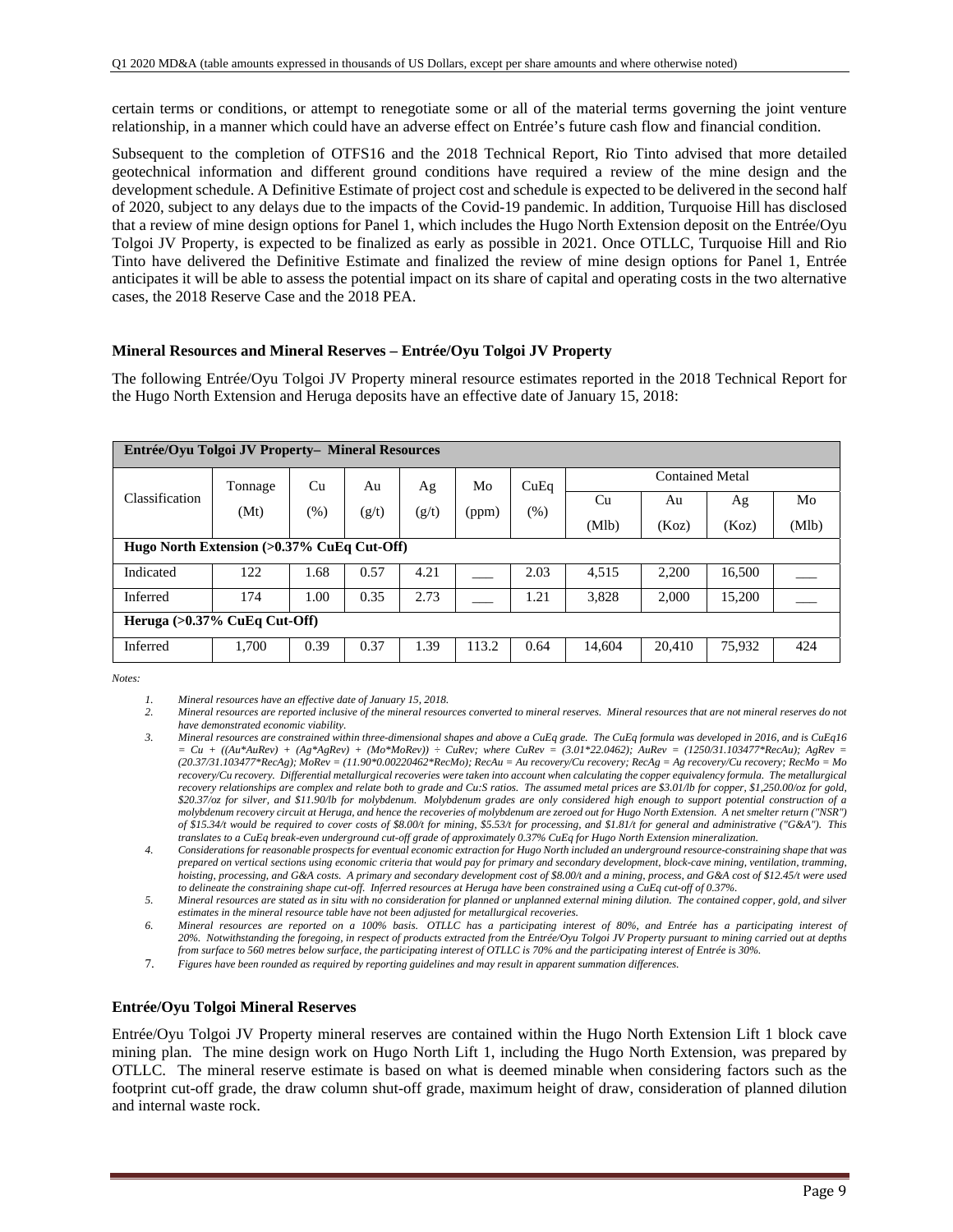The mineral reserve estimate only considers mineral resources in the Indicated category and engineering that has been carried out to a feasibility level or better to state the underground mineral reserve. There is no Measured mineral resource currently estimated within the Hugo North Extension deposit. Copper and gold grades for the Inferred mineral resources within the block cave shell were set to zero and such material was assumed to be dilution. The block cave shell was defined by a \$17.00/t NSR. Future mine planning studies may examine lower shut-offs.

The following Entrée/Oyu Tolgoi JV Property mineral reserve estimate reported in the 2018 Technical Report has an effective date of January 15, 2018:

| Entrée/Oyu Tolgoi JV Property – Mineral Reserve |         |                 |        |       |       |                        |            |         |  |
|-------------------------------------------------|---------|-----------------|--------|-------|-------|------------------------|------------|---------|--|
| <b>Hugo North Extension Lift 1</b>              |         |                 |        |       |       |                        |            |         |  |
| Classification                                  | Tonnage | <b>NSR</b>      | Cu     | Au    | Ag    | <b>Recovered Metal</b> |            |         |  |
|                                                 | (Mt)    | $(\frac{f}{f})$ | $(\%)$ | (g/t) | (g/t) | Cu (Mlb)               | Au $(Koz)$ | Ag(Koz) |  |
| Probable                                        | 35      | 100.57          | .59    | 0.55  | 3.72  | 1.121                  | 519        | 3,591   |  |

*Notes:* 

*2. For the underground block cave, all mineral resources within the shell has been converted to mineral reserves. This includes low-grade Indicated mineral resources and Inferred mineral resource assigned zero grade that is treated as dilution.* 

*3. A footprint cut-off NSR of \$46.00/t and column height shut-off NSR of \$17.00/t were used to define the footprint and column heights. An average dilution entry point of 60% of the column height was used.* 

*4. The NSR was calculated with assumptions for smelter refining and treatment charges, deductions and payment terms, concentrate transport, metallurgical recoveries, and royalties using base data template 31. Metallurgical assumptions in the NSR include recoveries of 90.6% for Cu, 82.3% for Au, and 87.3% for Ag.* 

*5. Mineral reserves are reported on a 100% basis. OTLLC has a participating interest of 80%, and Entrée has a participating interest of 20%. Notwithstanding the foregoing, in respect of products extracted from the Entrée/Oyu Tolgoi JV Property pursuant to mining carried out at depths from surface to 560 metres below surface, the participating interest of OTLLC is 70% and the participating interest of Entrée is 30%.* 

*6. Figures have been rounded as required by reporting guidelines and may result in apparent summation differences.* 

### **Exploration Potential**

Rio Tinto undertakes all exploration work on the Entrée/Oyu Tolgoi JV Property on behalf of joint venture manager OTLLC, through various agreements among OTLLC, Rio Tinto and Turquoise Hill. Exploration during 2016 to the end of the first quarter 2020 on the Entrée/Oyu Tolgoi JV Property has focused on several near-surface targets and prospects on both the Shivee Tolgoi mining licence (Airstrip and Gravity Ridge) and the Javkhlant mining licence (Southeast IP, Mag West, Bumbat Ulaan and Castle Rock) (refer to Figure 1).

The Airstrip target is located southwest of the airport and is defined by a gravity high anomaly in Carboniferous-age basalts, west of the north projection of the Oyu Tolgoi trend. A 2018 dipole-dipole induced polarization ("IP") survey, comprised of three, east-west oriented lines resulted in strong IP chargeability anomalies (~10mV/V) on Lines 1 and 2 that appear to widen out to the north. On the western edge of Line 2, a weaker  $(\sim 7 \text{mV/V})$  chargeability anomaly is coincident with an isolated gravity high close to the boundary of granodiorite and basalt. A total of 58 shallow (30- 120 metres depth) polycrystalline diamond composite holes have been drilled here intersecting various intrusive phases of rock. No significant intervals of sulphide mineralization were encountered, although one hole did intersect 11 metres grading 0.14% copper and 0.26 g/t gold from 52 metres depth. A scissor hole below this did not intersect any significant mineralization. During 2018, additional alteration and age dating analysis was completed on the drill samples along with surface ground magnetic and gravity surveys and a Tromino survey (to determine the depth of overburden and to apply gravity survey corrections). Drilling was planned for 2018, but none was completed. Seven reverse circulation ("RC") drill holes totaling 1,850.9 metres were drilled during 2019. Entrée has not received detailed drill results however a summary report indicates that the holes targeted the IP and gravity anomalies at relatively shallow depths with no significant copper mineralization intersected. It is thought that the source of the IP (chargeability) anomaly was patchy pyrite within the host lithologies, which ranged from trace amounts up to approximately 6%. The rocks intersected by the drilling are Carboniferous-aged units dominated by basalt and basaltic andesite lava intruded by rhyolite and quartz monzonite with weak propylitic alteration. Hole EGRC146 returned 4 metres grading 0.93 g/t gold, 0.0593% copper and 2.8 g/t silver from 152.8 metres to 156.8 metres depth within basaltic andesite lava. During 2020 OTLLC is planning geological mapping covering approximately 5,745 hectares over most of the Airstrip target as well as Ulaan Khud and the Gravity Ridge target (see below). A portion of this area will be covered by soil sampling (400 samples on a 200metre by 400 metre grid). In addition, a program of 3D geological/geophysical modelling is also planned for this target area.

*<sup>1.</sup> Mineral reserves have an effective date of January 15, 2018.*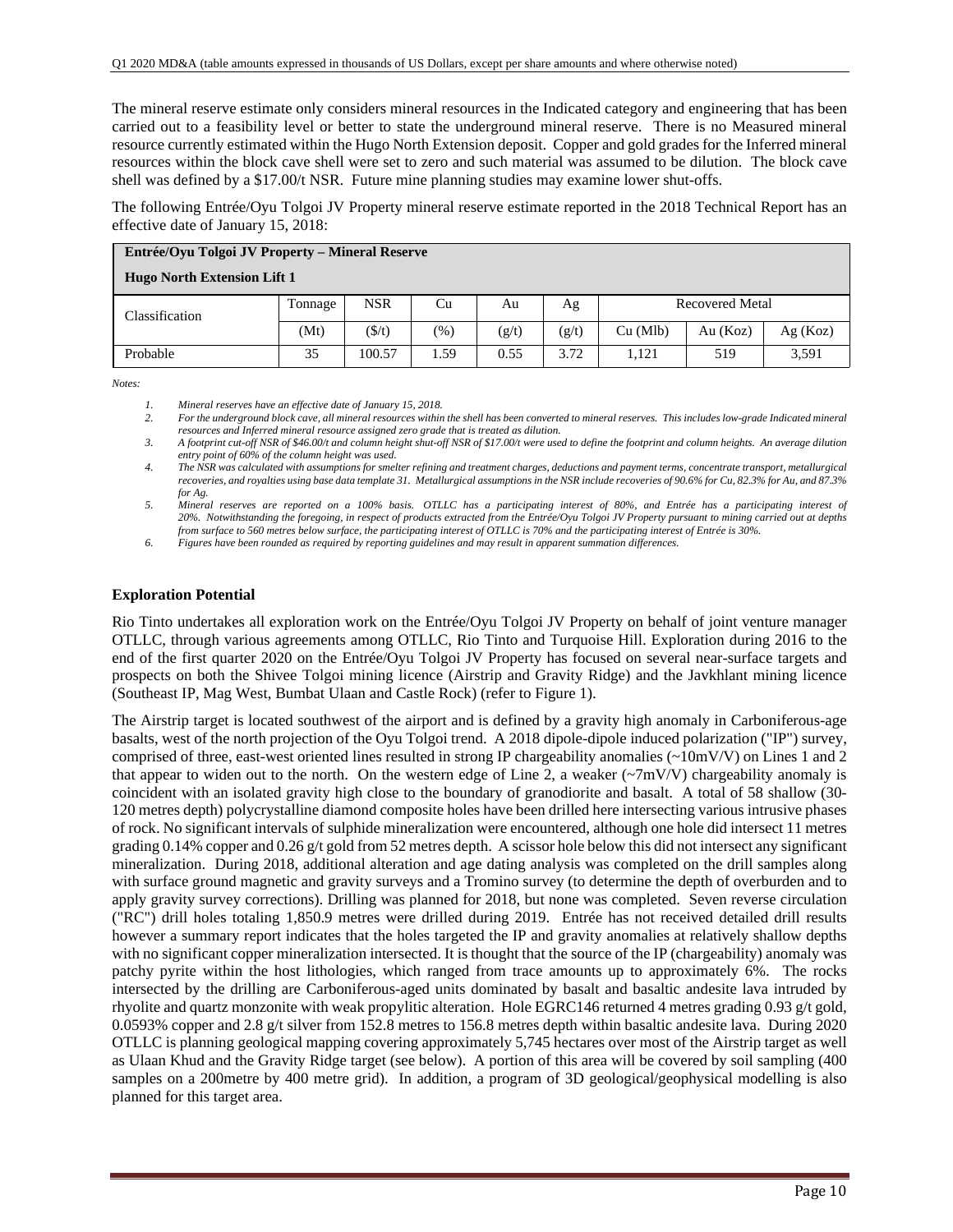The Gravity Ridge target is based on a gravity survey that covered the Oyu Tolgoi trend from the Hugo North Extension northwards. The Gravity Ridge target area occurs between known porphyry at the Ulaan Khud prospect and the Airstrip target to the west. Previous consultant studies have identified this as a strong exploration target to test the northward continuation of the Oyu Tolgoi trend of mineralization in areas where it may be concealed beneath thrust plate lithologies or Cretaceous cover. Limited previous work has been completed at Gravity Ridge and OTLLC completed desktop reviews in 2019, as well as an IP geophysical survey. Three east-west oriented lines totaling 25 km were surveyed with IP and the results were pending at the time of this MD&A.

The Southeast IP prospect comprises several clusters of 60 to 511 parts per million ("ppm") copper soil anomalies, together covering about 3 km by 3 km, adjacent to a strong gradient array IP (chargeability) anomaly. The source of the IP anomaly was not evident through recent follow-up reconnaissance work. These anomalies are located over Carboniferous-aged rocks and additional geological mapping and interpretation completed during 2018 (1:5000 scale covering 1,830 hectares) infers that a Devonian window of rocks could occur immediately west of the IP anomaly. Further exploration, including drilling was budgeted for this prospect in 2018, however only additional geological mapping was completed. During 2019 additional field mapping was completed around the target area followed by 10 wide-spaced RC drill holes totaling 2,131.8 metres. Entrée has not received detailed drill results; however a summary report indicates that the holes targeted the IP anomaly at relatively shallow depths and did not intersect any significant copper mineralization. Hole EJRC0073 did intersect minor malachite (copper-oxide) mineralization within a granodiorite dyke at 148 metres depth. According to OTLLC the amount of pyrite in the rocks intersected by the drilling was not enough to be the source of the IP anomaly, which still remains unexplained. All rocks intersected were Carboniferous-age and no target Devonian lithologies have been identified to date. Additional prospecting and sampling is planned for the northern portion of this prospect during 2020. 3D modelling of exploration data is also planned during 2020.

At the Mag West prospect, a previous IP survey revealed a strong chargeability anomaly adjacent to a magnetic high anomaly that OTLLC believes has not been sufficiently tested. The target has a north-trending strike length of 4 km and a width of 1.8 km. The main geological units are Carboniferous basaltic lapillic tuff and Carboniferous granite. A previous soil sampling survey covering the magnetic and IP anomalies returned a patchy anomaly of Bi+Cu+Mo+Se+Te. Additional geological mapping was also completed (1:5000 scale covering 430 hectares). Four target areas have been identified at Mag West based on the previous work. Although drilling was initially proposed for 2018, no holes were drilled. The 2019 exploration program comprised additional geological work and ground truthing of anomalies, HALO spectral mapping, soil geochemistry reviews, reconnaissance work, and 21 rock chip samples. OTLLC reports that anomalous values of copper and molybdenum were returned from the rock chip sampling, however no details were provided to Entrée with the actual values. OTLLC believes that the rock sampling results support the existing soil survey results, with molybdenum more prevalent in the north, associated with a bleached and silicified lithocap. Seven RC drill holes to a depth of 250 metres were budgeted for 2019, however the local communities requested that drilling be deferred so that it did not interfere with areas of winter shelter and sheep grazing. In early 2020, this drilling proposal was updated by OTLLC to include eleven, 250-metre deep RC holes (5 "Priority 1" holes and 6 "Priority 2" holes), which were scheduled to be drilled during 2020. However due to restrictions related to the Covid-19 outbreak, all RC drilling has been put on hold.

Bumbat Ulaan is an early-stage target focused on a previously mapped lithocap near the western edge of the property. In 2018, the prospect saw additional geological mapping (1:5000 scale over 1,050 hectares), along with gravity, IP and magnetic geophysical surveys and soil sampling. The lithocap trends northeast and is characterised by a series of NE-SW silica dykes with moderate magnetite alteration and hematite stains, hosted within argillic altered rhyodacite. Five separate target areas have been identified based on the geophysical survey results, along with soil survey results and geological mapping/sampling. In 2019 exploration work comprised HALO spectral mapping, review of soil geochemistry, geophysics (IP) and reconnaissance work. The HALO spectral measurements included 301 samples from the northern end of the target and 114 from the south portion. According to OTLLC results of the samples show the northern area hosts a narrow advanced argillic alteration zone with pyrophyllite-topaz-muscovite-illite and minor dickite assemblages. The advanced argillic zone at the southern part is slightly larger and is dominated by pyrophyllitealunite-diaspore with strong hematite-goethite staining. OTLLC interprets the mineral occurrences within the two advanced argillic zones to be proximal to a potential heat source. In addition to the HALO sampling, 28 outcrop rock samples were collected at South Bumbat and of these, eight returned anomalous molybdenum values ranging from 11 to 20 ppm. Limited copper values were associated with the advanced argillic areas, potentially due to leaching as a result of the acidic environment. One sample from the periphery of the southern advanced argillic zone returned 0.18% copper, 967 ppm manganese and 457 ppm zinc, and is considered important since an anomalous manganese and zinc halo is quite common distal to a porphyry system with depletion at the center. A total of 33 line-km of IP survey were also completed along five, east-west oriented lines. The results of this survey were pending at the time of this MD&A.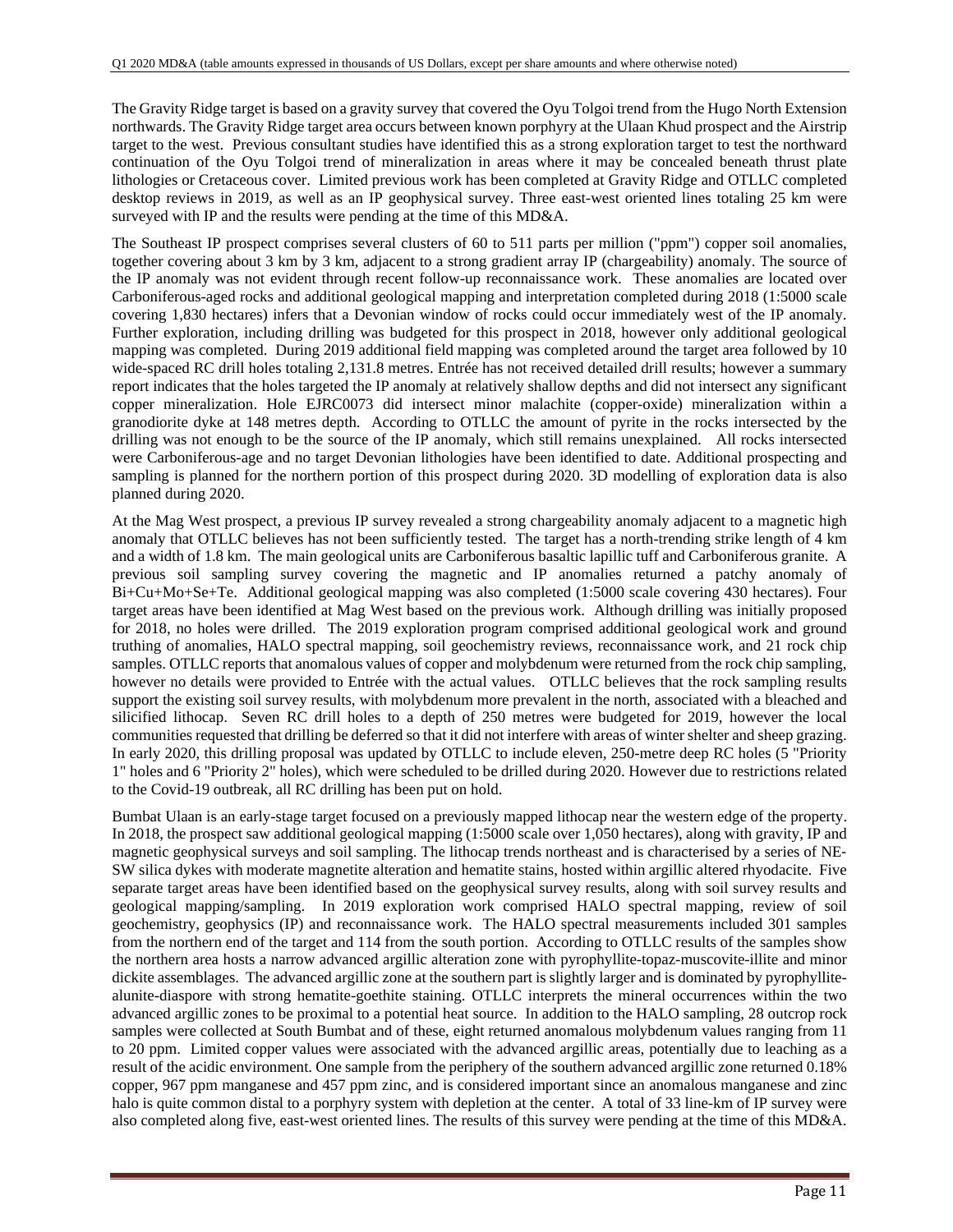Ten RC drill holes to a depth of 250 metres were budgeted for 2019, however due to proximity to winter shelters and some holes being within a 50 metre buffer zone of cultural heritage sites, the drilling was delayed. All sites are being reviewed to see which are accessible and based on this some are being re-located. In early 2020 OTLLC re-designed the drilling program so that no holes are within sensitive cultural heritage sites. The program will include eight 250 metre deep RC drill holes. Six of these are considered as "Priority 1" holes, while the other three are classified as "Priority 2". Similar to the proposed drilling at the Mag West target, all RC drilling at Bumbat Ulaan is on hold due to restrictions related to the Covid-19 outbreak.

Castle Rock is a porphyry-style target located about five km southwest of the Heruga deposit. Previous work at Castle Rock had identified this as a priority, near-surface target based on a polymetallic (Mo-As-Sb-Se-Te index) soil anomaly covering an area of about 1.5 km by 2.0 km coincident with a 400 metre by 400 metre area of outcropping quartzsericite-illite altered dacite intrusive. In addition, a strong north-trending IP chargeability anomaly is coincident with the zone and two east-west dipole-dipole IP lines further outline the anomaly. During 2018 mapping identified scattered outcrops with sheeted and irregular quartz veining hosted within the dacite, along with occasional quartz breccia veins with oxidized sulphides. A gravity survey was completed during 2018, followed by two RC drill holes, EJRC0046 (250 metres depth) and EJRC0047 (227 metres depth). Both holes intersected Carboniferous-aged rock sequences dominated by andesitic tuff and andesitic to basaltic tuff (lithic and lapilli) with weak to moderate chlorite-epidote (porpylitic) or weak illite-sericite (phyllic) alteration and trace to 6% pyrite mineralization. These sequences were intruded by several fresh, unmineralized porphyritic dacite dykes, and occasional hornblende-biotite andesite dykes. There were no copper bearing minerals or porphyry-style alteration assemblages identified in the RC chips and no significant assay results were returned. According to OTLLC, the near-surface targeted chargeability anomaly has been explained by the abundant pyrite, however the lack of copper mineralization and porphyry alteration downgrades the near-surface exploration potential for this target. The potential for porphyry mineralization at depth remains a lower priority target.

In addition to the above work the following field work was completed or was scheduled during 2019:

- Geological Mapping: Ductile Shear area (west of the Airstrip Target) 2,603 hectares; West Javkhlant area 4,288hectares
- Soil Sampling: Ductile Shear area 380 samples
- Geochronology and Whole Rock Analysis: overall property 63 samples for Whole Rock and 21 for Geochronology
- Rock Chip Sampling: Shivee Tolgoi 39 samples; Javkhlant 49 samples
- Geophysics: Ground magnetics at West Javkhlant (60% complete); DDIP survey at Javkhlant pending
- MIRA 3D Modelling: Mira Geoscience produced a 3D geological model over the entire Project with the following main outcomes:
	- Advancement of the existing GOCAD Mining Suite project compilation for the Oyu Tolgoi study area
	- Data compilation for the base of cover, which has been updated and used to cover-correct the gravity data
	- A 3D fault network model has been constructed comprising of a total 37 faults
	- Interpretation and modelling of the major formations across the area of interest (intrusives and faulted stratigraphy)
	- A 3D geological block model was constructed from the various lithological and structural domains
	- Density and susceptibility variations within the geological domains were determined using geologically constrained inversion techniques
	- Soil geochemical data was reviewed and analysed, with a view towards vectoring towards mineralisation
	- Modelling results and other targeting criteria were used to identify potential prospective areas which are to be combined with current target prioritisation work

Soil geochemistry was also reviewed in selected portions of the Entrée/Oyu Tolgoi JV Property, including Bumbat Ulaan, West Mag (5 areas), West Grid (6 areas) and T1231 (1 area; this target is in the Shivee Tolgoi licence to the east of OTLLC's Oyu Tolgoi licence). The soil geochemistry interpretation work provided soil anomalies and alteration features based on all products/maps derived from univariate Cu, Mo, Au, Ag, Pb and Zn including Cu/Sc and Cu/Fe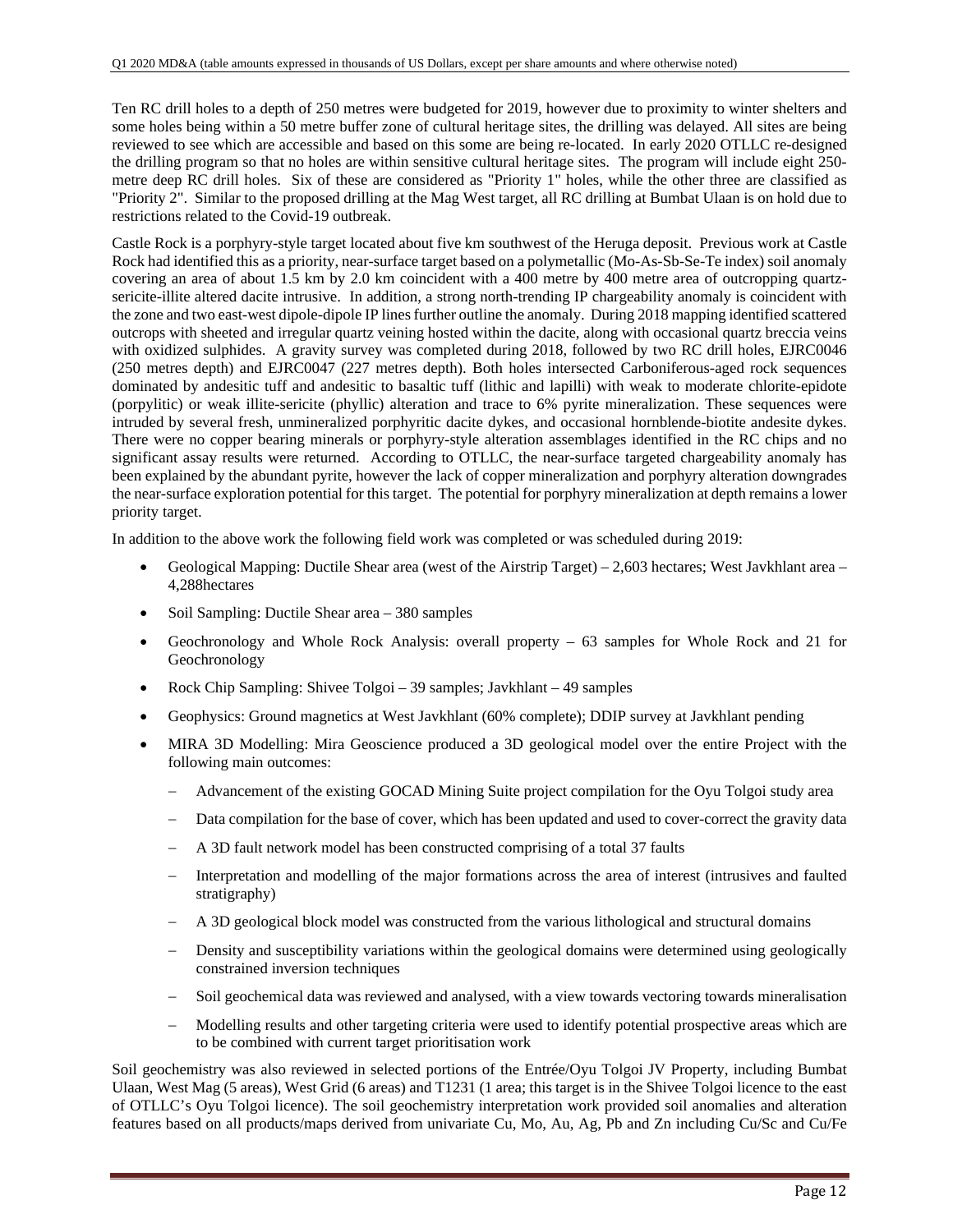normalisation, RGB zonation and chalcophile long multivariate analysis. According to OTLLC, alteration mapping appears to be possible with Oyu Tolgoi soils due to the immature nature of the soil profile with reasonable proportions of lithic fragments. Spatially coherent zones of subtle potassic alteration are evident, along with some soils showing sericite/phyllic characteristics. On-going work includes interpretation of spectral data collected on the soils and lithogeochemistry. Soil anomalies have been prioritized and are being evaluated through ground truthing and rock chip sampling. Although priority was placed on anomalies over 2019 drill targets to ensure drill planning was optimized Entrée has not received any detailed analysis of these soil studies.

Finally, during 2019 augite basalt sampling was completed over mapped Devonian-aged basalt to determine background values and an "immobile element ratio" fingerprint for these rocks to distinguish from Carboniferous augite basalt in sampling and drilling. The sampling will also help determine whether a distal signature of Javkhlant I & II (Heruga Southwest Prospect) is detectable at surface and thus usable as a targeting approach in other areas of mapped seemingly unaltered augite basalt.

The areas to the north of Hugo North Extension and to the south of Heruga have been under-explored and remain strong targets for future exploration.

A complete description and the Company's related history of the Entrée/Oyu Tolgoi JV is available in the Company's AIF dated March 13, 2020, available for review on SEDAR at www.sedar.com. For additional information regarding the assumptions, qualifications and procedures associated with the scientific and technical information regarding the Entrée/Oyu Tolgoi JV Property, reference should be made to the full text of the 2018 Technical Report which is available for review on SEDAR.

### **Shivee West Property Summary**

The Shivee West Property comprises the northwest portion of the Entrée/Oyu Tolgoi JV Project and adjoins the Entrée/Oyu Tolgoi JV Property and OTLLC's Oyu Tolgoi mining licence (Figure 1).

To date, no economic zones of precious or base metals mineralization have been outlined on the Shivee West Property. However, zones of gold and copper mineralization have previously been identified at Zone III/Argo Zone and Khoyor Mod. There has been no drilling on the ground since 2011, and no exploration work has been completed since 2012. In 2015, in light of the ongoing requirement to pay approximately \$350,000 annually in licence fees for the Shivee West Property and a determination that no further exploration work would likely be undertaken in the near future, Entrée began to examine options to reduce expenditures in Mongolia. These options included reducing the area of the mining licence, looking for a purchaser or partner for the Shivee West Property, and rolling the ground into the Entrée/Oyu Tolgoi JV. Management determined that it was in the best interests of Entrée to roll the Shivee West Property into the Entrée/Oyu Tolgoi JV, and Entrée entered into a License Fees Agreement with OTLLC on October 1, 2015. The License Fees Agreement provides the parties will use their best efforts to amend the terms of the Entrée/Oyu Tolgoi JVA to include the Shivee West Property in the definition of Entrée/Oyu Tolgoi JV Property. Entrée determined that rolling the Shivee West Property into the Entrée/Oyu Tolgoi JV would provide the joint venture partners with continued security of tenure; Entrée shareholders would continue to benefit from any exploration or development that the Entrée/Oyu Tolgoi JV management committee approves on the Shivee West Property; and Entrée would no longer have to pay licence fees, as the parties agreed that the licence fees would be for the account of each joint venture participant in proportion to their respective interests, with OTLLC contributing Entrée's 20% share charging interest at prime plus 2%. To date, no amended Entrée/Oyu Tolgoi JVA has been entered into and Entrée retains a 100% interest in the Shivee West Property.

### **Underground Development Progress**

### Oyu Tolgoi Project

On May 13, 2020 Turquoise Hill provided the following updates regarding the Oyu Tolgoi project.

The OTFS16 mine design calls for the development of three panels: Panel 0 followed by Panel 1 and Panel 2. Hugo North Extension is located at the northern extension of Panel 1. As previously announced by Turquoise Hill on July 15, 2019, improved information with respect to rock mass and geotechnical data modelling has confirmed that there are stability risks associated with components of the OTFS16 mine design.

A design change for Panel 0 on the Oyu Tolgoi mining licence has been approved by OTLLC, Turquoise Hill and Rio Tinto. This is the basis of the Definitive Estimate of project cost and schedule due in the second half of 2020, subject to any delays due to the impacts of the Covid-19 pandemic. The approved design, many fundamentals of which remain unchanged from OTFS16, is based on a block cave and includes two pillars; one to the north and one to the south of Panel 0. Study work is ongoing by OTLLC and Rio Tinto to assess the recoverability of the pillars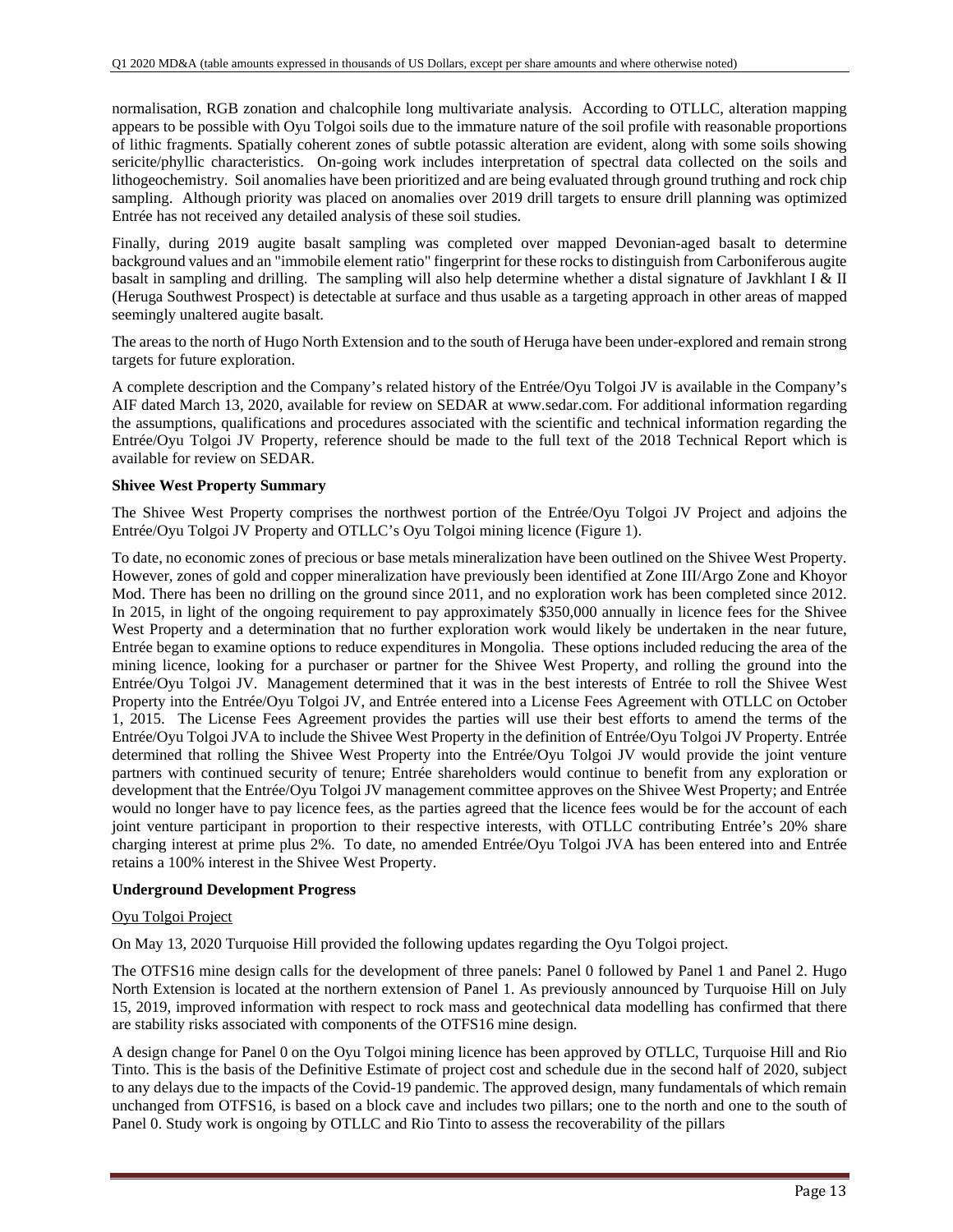The next phase of mine design studies will include design optimization for Panel 0, and a review of mine design options for Panel 1 and Panel 2 to utilize the learnings from the Panel 0 work. The Panel 1 and Panel 2 studies, expected by Turquoise Hill to be finalized as early as possible in 2021, will be informed by additional data collected from an underground drilling program which is in progress.

Turquoise Hill noted the block cave design varies from the OTFS16 design through:

- incorporation of structural pillars, located immediately north and south of the current Panel 0 boundaries;
- relocation of ore handling infrastructure to the pillars;
- initiation via a single undercut face (instead of two); and
- initiation of Panels 1 and 2 as independent panels or blocks.

Turquoise Hill reported the block cave design anticipates a delay to sustainable first production from the Oyu Tolgoi mining licence of 25 months compared with the first quarter 2021 estimate in Turquoise Hill's original feasibility study guidance in 2016 (with a range of 21 to 29 months), inclusive of an allowance for schedule contingency, and an increase in development capital cost of \$1.5 billion (with a range of \$1.3 to \$1.8 billion), subject to any additional scheduling delays or increases in capital costs arising from the impacts of the Covid-19 pandemic, which impacts may also reduce the available contingency in these estimates. These estimates will undergo a period of further detailed design, engineering and optimization to support the Definitive Estimate. Turquoise Hill continues to expect completion of the Definitive Estimate in the second half of 2020, subject to any delays due to the impacts of the Covid-19 pandemic.

Preparations to put Shaft 3 and 4 into care and maintenance started in March 2020 as a result of travel restrictions affecting specialist expatriate personnel and equipment providers. Prior to this, Shaft 3 construction works progressed on sinking ventilation, compressor building, pump house and local mine dry. Shaft 4 compressor building, pump house, pumping system and mine dry were completed and the galloway and headframe work progressed towards being ready for sinking to start. The possibility of specialised support via remote means is being explored to minimise the impact of travel restrictions on development progress by allowing commissioning work to continue at Shaft 4.

Civil works continued in the primary crusher one chamber with mass pour number 10 completed in March 2020. Work has slowed on some critical underground material handling infrastructure, in particular the construction of primary crusher one, which has currently been reduced to day shift activity only from late March. The opportunity to return to a double shift pattern is currently being assessed. The changes to Shaft 3 and 4 progress, as well as primary crusher one construction, has resulted in a reduction of approximately 1,400 people onsite.

Ordinary course elongation of newly commissioned ropes may impact Shaft 2 ore hoisting. Payload and speed have been reduced to prolong the ability to use the hoist until specialised personnel are able to reach the site to perform the necessary adjustments. These mitigations allow development to proceed unimpeded and the potential for remote support to rectify the situation while travel restrictions remain in place is being discussed. People and materials movement via the service hoist continue to operate normally.

Good underground development progress continued in the first quarter 2020. Focus on productivity gains on the most critical development areas has reaped substantial improvements. Underground development progressed 5.5 total eqm and completed 3.2 cubic km of mass excavation during the quarter. Since the restart of underground development in May 2016, 38.4 total eqm and 158.5 cubic km of mass excavation have been completed.

Turquoise Hill reported that at the end of March 2020, it had approximately \$1.8 billion of available liquidity, split between remaining project finance proceeds of \$0.2 billion and \$1.6 billion of cash and cash equivalents. Turquoise Hill currently expects to have enough liquidity to fund its operations and underground development, including possible progression of the proposed Tavan Tolgoi-based power plant or other power alternatives currently under discussion with the Government of Mongolia, through the third quarter 2021. Taking into consideration the estimated impacts of increases to underground development capital that Turquoise Hill announced, as well as delays to first sustainable production from the Oyu Tolgoi mining licence, Turquoise Hill expects to need significant incremental financing to sustain its underground development and construction of the proposed Tavan Tolgoi-based power plant beyond this timeframe. Turquoise Hill reported that it will have greater clarity on its incremental funding requirement as the Definitive Estimate progresses and as discussions progress with the Government of Mongolia to conclude a mutually acceptable basis on which to proceed with securing a long-term domestic power supply for Oyu Tolgoi; however, Turquoise Hill's current estimates indicate an incremental funding requirement, over and above the \$1.8 billion in liquidity currently available to it, of at least \$4 billion. Turquoise Hill reported that it is well progressed in its discussions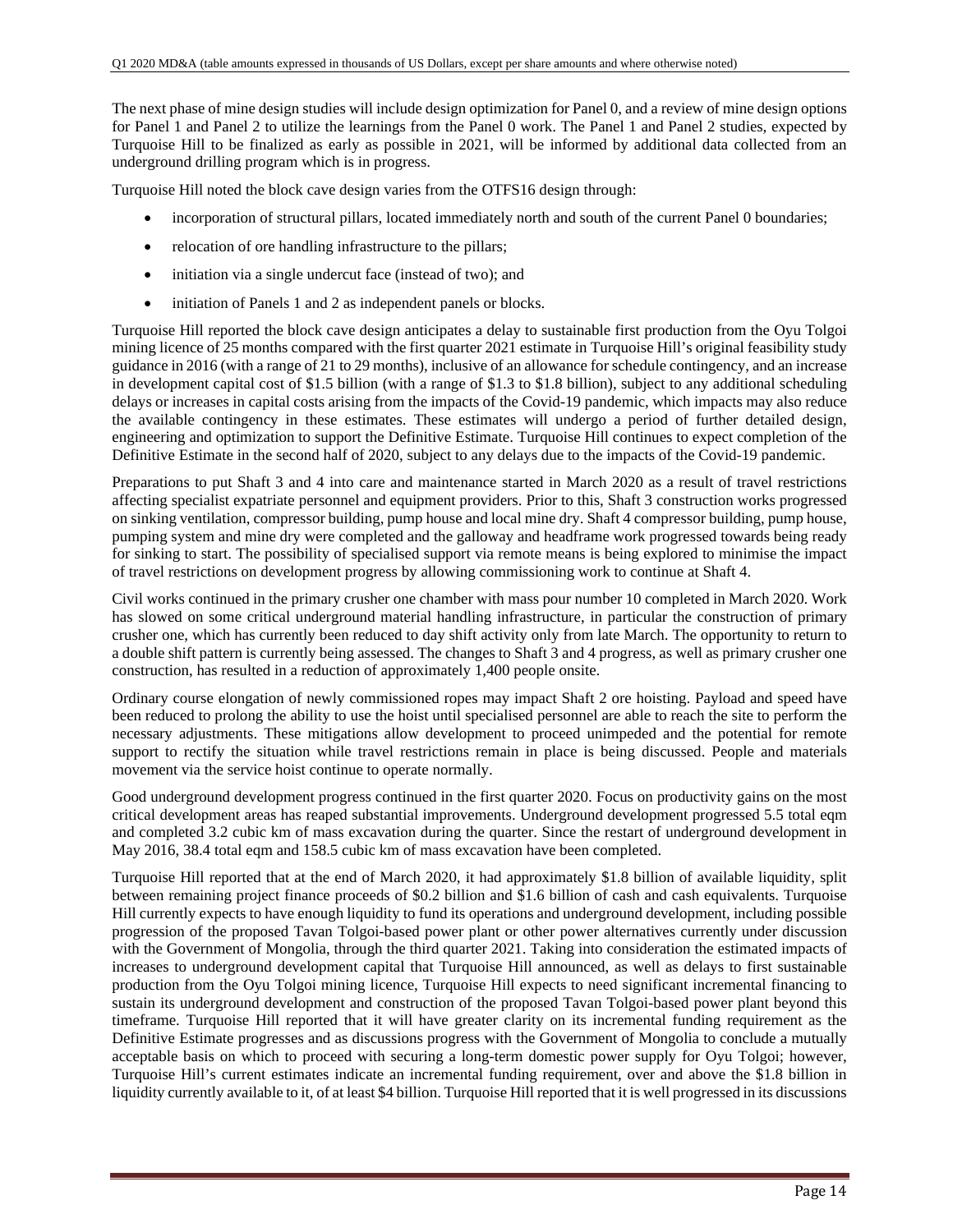with Rio Tinto regarding its proposal for sourcing incremental interim funding to ensure it can progress the underground development over and above its \$1.8 billion of available liquidity.

### Oyu Tolgoi Power Supply

OTLLC is obliged under the Oyu Tolgoi Investment Agreement to secure a long-term domestic power source for the Oyu Tolgoi mine. The Power Source Framework Agreement ("PSFA") entered into between OTLLC and the Government of Mongolia on December 31, 2018 provides a binding framework and pathway for the construction of a Tavan Tolgoi-based power plant, as well as potentially alternative power solutions, to supply the Oyu Tolgoi mine. The PSFA contemplates that the power plant would be majority-owned by OTLLC and situated close to the Tavan Tolgoi coal mining district located approximately 150 km from the Oyu Tolgoi mine.

On February 17, 2020, Turquoise Hill announced the submission of a Feasibility Study for the Tavan Tolgoi Power Plant ("TTPP") project to the Government of Mongolia by OTLLC.

The TTPP Feasibility Study is based on a 300 MW coal fired power plant to be located in Tsogttsetsii soum of Umnugovi province, with a total project cost estimate of up to \$924 million. The estimate is based on the results of a competitive tender process for a "turnkey" engineering, procurement and construction contract as well as certain assumptions for other costs yet to be finalized such as government fees, licenses and reimbursements.

On February 14, 2020, OTLLC and the Government of Mongolia commenced a negotiation process under the PSFA to confirm a mutually acceptable pathway to secure long-term domestic power supply for Oyu Tolgoi. The first phase of the process concluded on April 14, 2020 without OTLLC and the Government of Mongolia reaching agreement on a basis for which TTPP could proceed. In the second phase of the process, which will conclude on June 14, 2020, the parties are required to progress the alternative power supply options specified in the PSFA; an Oyu Tolgoi mine sitebased power plant; a primary renewables solution; and grid supply.

According to Turquoise Hill, on April 14, 2020, the Minister of Energy notified OTLLC of the Government's decision to develop and fund a State-Owned Power Plant to be located at the Tavan Tolgoi coal fields ("SOPP"), which would supply power to the Oyu Tolgoi mine and potentially other regional mines. OTLLC has indicated to the Government of Mongolia its willingness to support SOPP, subject to certain conditions being satisfied and clarifications being provided. Turquoise Hill reported that OTLLC is currently in discussions with the Government of Mongolia concerning the SOPP concept and, in particular, is seeking confirmation that SOPP may be considered as part of the second contingency phase under the PSFA. OTLLC is also seeking clarification from the Government of Mongolia with respect to the commercial terms of power supply, development process, proposed sources of financing and expected timing of SOPP completion.

The terms of the PSFA provide, among other things, that if agreement cannot be reached between OTLLC and the Government of Mongolia on an alternative power solution by June 14, 2020, then OTLLC is thereafter entitled to select and implement one of the alternative options specified in the PSFA.

### Mongolian Parliamentary Working Group

As reported by Turquoise Hill, in March 2018, the Speaker of the Mongolian Parliament appointed a Parliamentary Working Group ("Working Group") that consisted of 13 Members of Parliament to review the implementation of the Oyu Tolgoi Investment Agreement. The Working Group established five sub-working groups consisting of representatives from government ministries, agencies, political parties, non-governmental organizations and professors, to help and support the Working Group. The Working Group was initially expected to report to the Parliament before the end of spring session in late June 2018.

On December 13, 2018, OTLLC received a letter from the head of the Working Group confirming that the consolidated report, conclusions and recommendations of the Working Group have been finalized and was ready to be presented to the Parliament.

On March 22, 2019, the Parliamentary press office announced that the Working Group report had been submitted to the National Security Council (President, Prime Minister and Speaker of the Parliament).

Turquoise Hill subsequently reported that a new working group of nine Members of Parliament had been established to take the Working Group report and draft a resolution directing the Cabinet on recommendations related to Oyu Tolgoi. The draft resolution was submitted to the Economic Standing Committee of the Parliament and subsequently passed in a plenary session of the Parliament of Mongolia on November 21, 2019. The resolution was published on December 6, 2019. On December 11, 2019, Turquoise Hill reported that the resolution includes measures to improve the implementation of the Oyu Tolgoi Investment Agreement and the 2011 Amended and Restated Shareholders'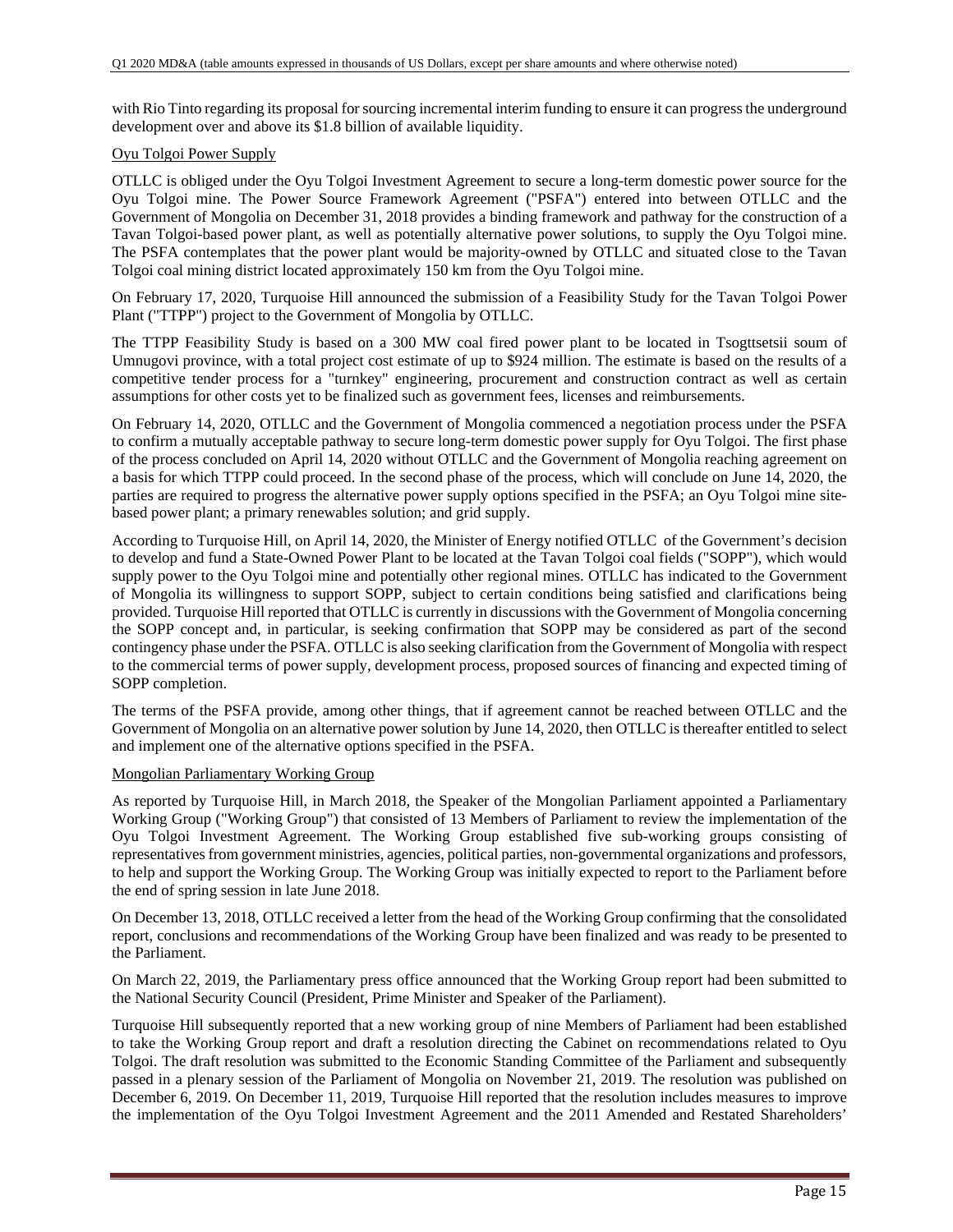Agreement, improve the 2015 Oyu Tolgoi Underground Mine Development and Financing Plan and explore and resolve options to have a product sharing arrangement or swap Mongolia's equity holding of 34% for a special royalty. Turquoise Hill reported that representatives of Rio Tinto and Turquoise Hill are currently engaged with the Government of Mongolia to work together and resolve the issues raised in the resolution.

## **Entree/Oyu Tolgoi JV Property**

The Hugo North Extension deposit on the Entrée/Oyu Tolgoi JV Property is located at the northern extension of Panel 1. Once OTLLC, Turquoise Hill and Rio Tinto have delivered the Definitive Estimate and completed the review of mine design options for Panel 1, Entrée anticipates it will be able to assess the potential impact on resources and reserves estimates, the estimated timing and amount of development production and initial block cave production from Lift 1 of the Hugo North Extension deposit and any potential change to Entrée's estimated share of capital and operating costs. Entrée will continue to evaluate any information made available to it by Rio Tinto or OTLLC and will update the market accordingly.

### **Q1 2020 Review**

For the three months ended March 31, 2020, Entrée expenses related to Mongolian operations represented in-country administration expenses and were not significant.

# **BLUE ROSE JV – AUSTRALIA**

### **Summary**

Entrée has a 56.53% interest in the Blue Rose JV to explore for minerals other than iron ore on EL 6006, with Giralia Resources Pty Ltd, a subsidiary of Hancock Prospecting Pty Ltd, retaining a 43.47% interest. EL 6006, totalling 257 square kilometres, is located in the Olary Region of South Australia, 300 kilometres northeast of Adelaide and 130 kilometres west-southwest of Broken Hill.

The rights to explore for and develop iron ore on EL 6006 are held by Fe Mines Limited ("FML"), a subsidiary of Lodestone Equities Limited ("Lodestone") pursuant to a prior agreement with the Blue Rose JV partners. On April 18, 2017, the Blue Rose JV partners entered into a Deed of Consent, Sale and Variation (the "Deed") with Lodestone and FML. In accordance with the Deed, the Blue Rose JV partners transferred title to EL 6006 and assigned their native title agreements to FML and agreed to vary a payment required to be made to the Blue Rose JV partners under the prior agreement. FML paid to the Blue Rose JV partners an aggregate A\$100,000 at completion and granted to them (a) the right to receive an additional payment(s) upon completion of an initial or subsequent iron ore resource estimate on EL 6006, to a maximum of A\$2 million in aggregate; and (b) a royalty equal to 0.65% of the free on board value of iron ore product extracted and recovered from EL 6006. Under the Deed, an additional A\$285,000 must also be paid to the Blue Rose JV partners upon the commencement of Commercial Production (as such term is defined in the Deed).

The Braemar Iron Formation is the host rock to magnetite mineralisation on EL 6006. The Braemar Iron Formation is a meta-sedimentary iron siltstone, which is inherently soft. The mineralization within the Braemar Iron Formation forms a simple dipping tabular body with only minor faulting, folding and intrusives. Grades, thickness, dip, and outcropping geometry remain very consistent over kilometres of strike.

## **Q1 2020 Review**

Expenditures in Q1 2020 were minimal and related to administrative costs in Australia.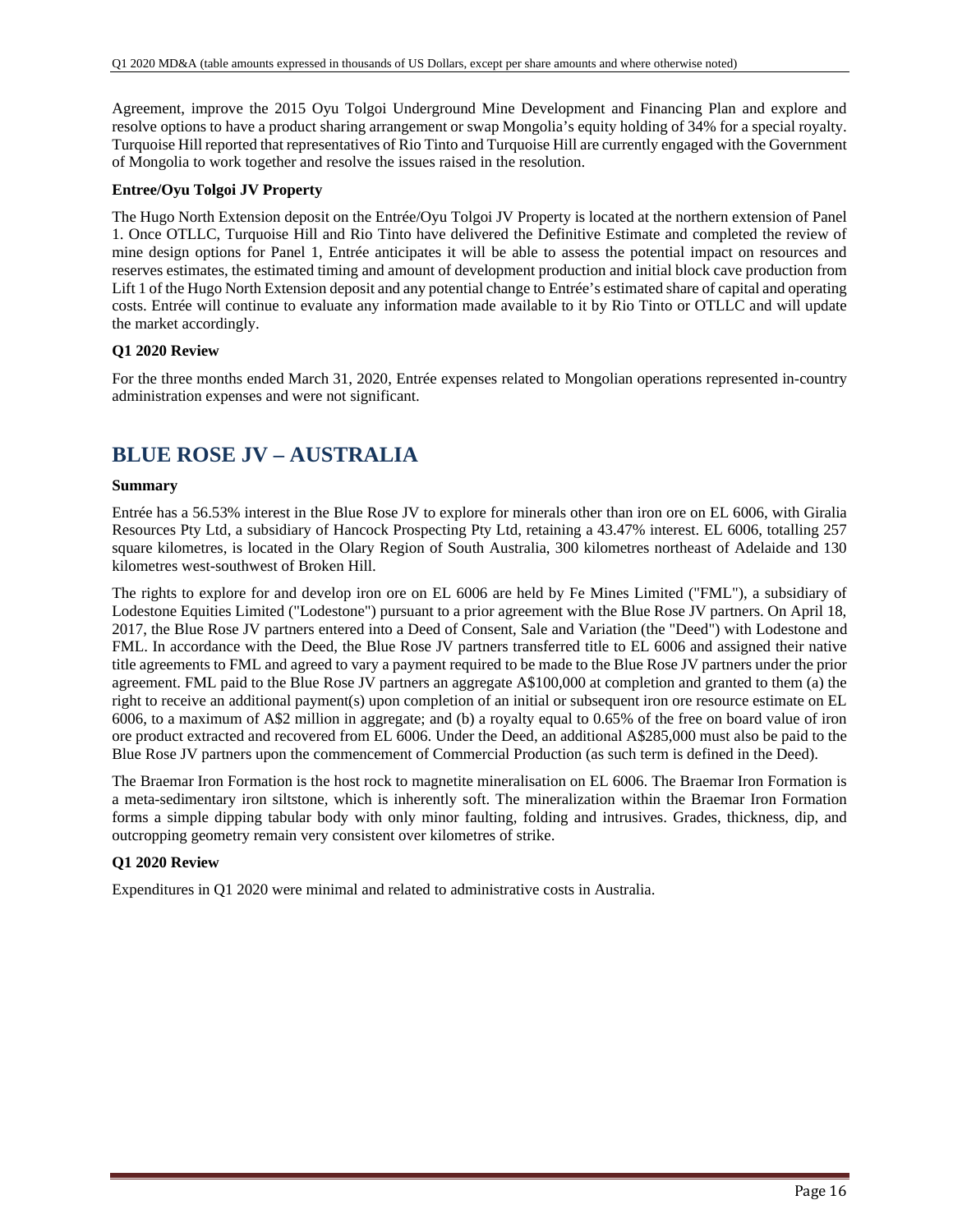# **INVESTMENTS**

In August 2015, the Company acquired from Candente Copper Corp. (TSX:DNT) ("Candente") a 0.5% NSR royalty (the "Cañariaco Project Royalty") on Candente's 100% owned Cañariaco copper project in Peru for a purchase price of \$500,000.

In June 2018, the Company sold the Cañariaco Project Royalty to Anglo Pacific, a public company listed on the London Stock Exchange ("LSE") and the TSX, whereby the Company transferred all the issued and outstanding shares of its subsidiaries that directly or indirectly held the Cañariaco Project Royalty to Anglo Pacific in return for consideration of \$1.0 million, payable by the issuance of 478,951 Anglo Pacific common shares. In addition, Entrée retains the right to a portion of any future royalty income received by Anglo Pacific in relation to the Cañariaco Project Royalty ("Cañariaco Project Royalty Pass-Through Payments") as follows:

- 20% of any Cañariaco Project Royalty payment received for any calendar quarter up to and including December 31, 2029;
- 15% of any Cañariaco Project Royalty payment received for any calendar quarter commencing January 1, 2030 up to and including the quarter ending December 31, 2034; and
- 10% of any Cañariaco Project Royalty payment received for any calendar quarter commencing January 1, 2035 up to and including the quarter ending December 31, 2039.

In accordance with IFRS, the Company has attributed a value of \$nil to the Cañariaco Project Royalty Pass-Through Payments since realization of the proceeds is contingent upon several uncertain future events not wholly within the control of the Company.

In 2019, the Company disposed of all its investments in Anglo Pacific common shares for net proceeds of \$1.0 million and realized a \$0.1 million gain.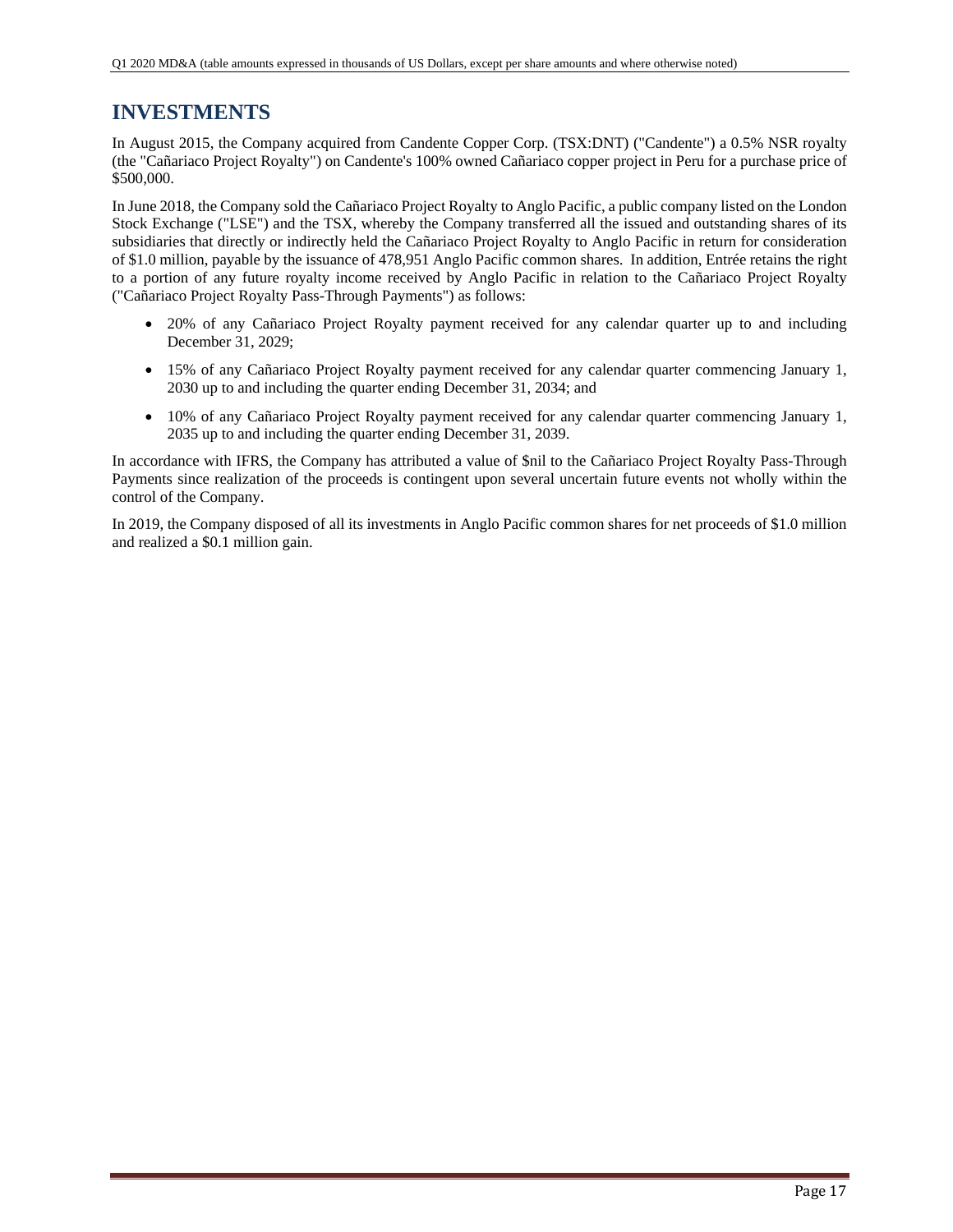# **SUMMARY OF CONSOLIDATED FINANCIAL OPERATING RESULTS**

## **Operating Results**

The Company's operating results for the three months ended March 31 were:

|                                   |               | <b>Three months ended March 31</b> |    |         |  |  |  |
|-----------------------------------|---------------|------------------------------------|----|---------|--|--|--|
|                                   | 2020          | 2019                               |    | 2018    |  |  |  |
| Expenses                          |               |                                    |    |         |  |  |  |
| Exploration                       | \$<br>34      | \$<br>40                           | \$ | 70      |  |  |  |
| General and administrative        | 320           | 377                                |    | 447     |  |  |  |
| Share-based compensation          |               | 1                                  |    | 17      |  |  |  |
| Depreciation                      | 26            | 27                                 |    | 6       |  |  |  |
| Other                             |               |                                    |    | (23)    |  |  |  |
| Operating loss                    | 380           | 445                                |    | 517     |  |  |  |
| Foreign exchange loss (gain)      | 632           | (20)                               |    | 135     |  |  |  |
| Interest income                   | (24)          | (34)                               |    | (25)    |  |  |  |
| Interest expense                  | 87            | 79                                 |    | 76      |  |  |  |
| Loss from equity investee         | 54            | 60                                 |    | 13      |  |  |  |
| Finance costs                     | 5             | 10                                 |    |         |  |  |  |
| Deferred revenue finance costs    | 833           | 789                                |    | 732     |  |  |  |
| Gain on sale of investments       |               | (123)                              |    |         |  |  |  |
| Net loss                          | 1,967         | 1,206                              |    | 1,448   |  |  |  |
| Other comprehensive (income) loss |               |                                    |    |         |  |  |  |
| Foreign currency translation      | (4,050)       | 822                                |    | (1,122) |  |  |  |
| Total comprehensive (income) loss | \$<br>(2,083) | \$<br>2,028                        | \$ | 326     |  |  |  |
| Net loss per common share         |               |                                    |    |         |  |  |  |
| Basic and fully diluted           | \$<br>(0.01)  | \$<br>(0.01)                       | \$ | (0.01)  |  |  |  |
| <b>Total assets</b>               | \$<br>5,344   | \$<br>7,166                        | \$ | 7,819   |  |  |  |
| Total non-current liabilities     | \$<br>50,089  | \$<br>48,756                       | \$ | 47,007  |  |  |  |

## Operating Loss:

During the three months ended March 31, 2020, the Company's operating loss was \$0.4 million compared to an operating loss of \$0.4 million for the three months ended March 31, 2019.

Exploration, general and administration and depreciation expenses in Q1 2020 were all consistent with the comparative period in 2019.

## Non-operating Items:

The foreign exchange loss in Q1 2020 was the result of significant foreign exchange rate movements between the C\$ and US dollar during the period. The Company holds the majority of its cash in C\$ and the loan payable is denominated in US dollars.

Interest expense was primarily related to the loan payable to OTLLC pursuant to the Entrée/Oyu Tolgoi JVA and is subject to a variable interest rate.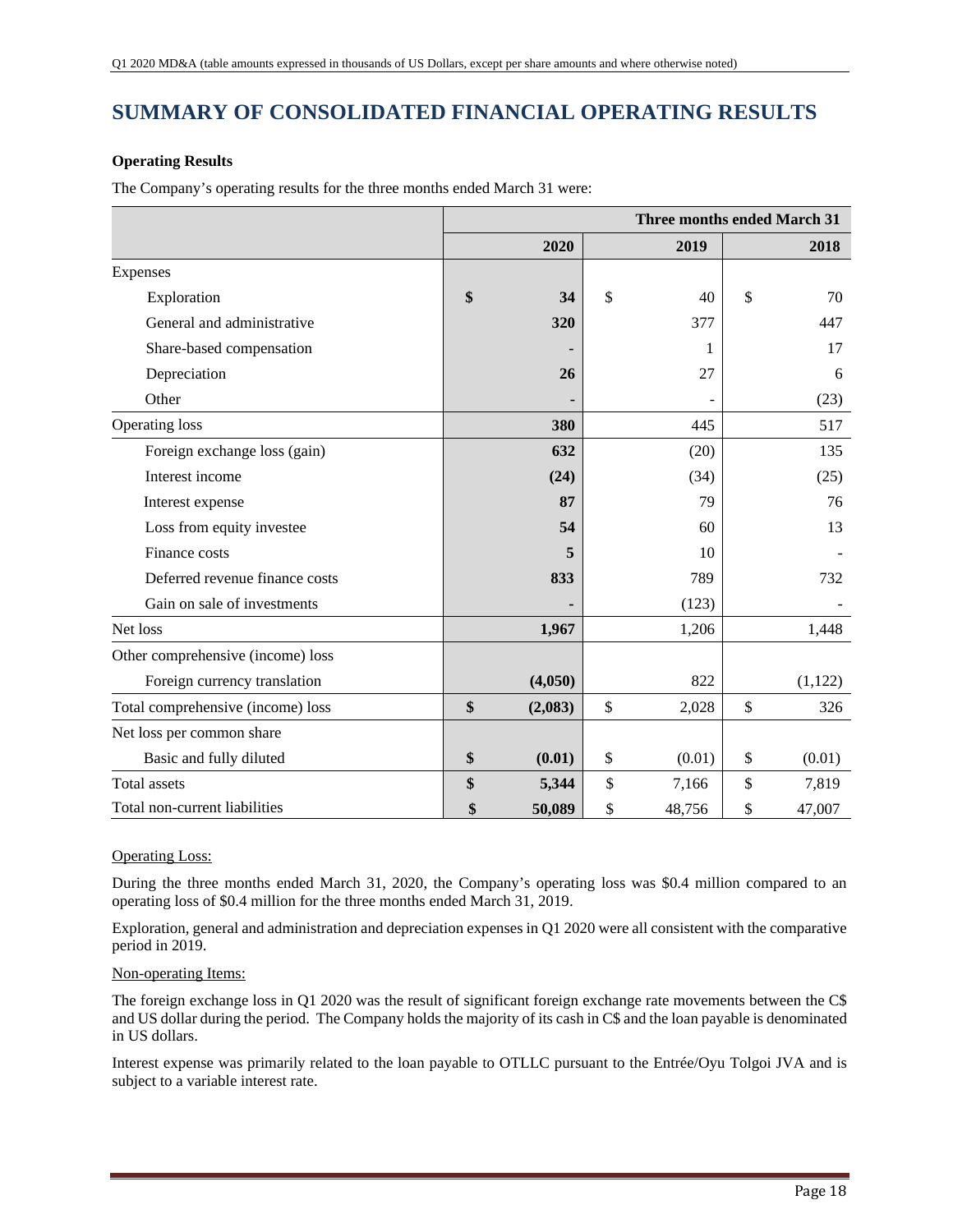The amount recognized as a loss from equity investee is related to exploration costs on the Entrée/Oyu Tolgoi JV Property.

Deferred revenue finance costs are related to recording the non-cash finance costs associated with the deferred revenue balance, specifically the Sandstorm stream.

The decrease in total assets as at March 31, 2020 compared to the balance at March 31, 2019 was reflective of the use of funds for normal operating activities while total non-current liabilities were higher due to recording the non-cash deferred revenue finance costs.

|                                              | Q1 20          | Q4 19                    | Q3 19                    | Q <sub>2</sub> 19        | Q1 19                    | Q4 18          | Q3 18     | Q <sub>2</sub> 18 |
|----------------------------------------------|----------------|--------------------------|--------------------------|--------------------------|--------------------------|----------------|-----------|-------------------|
| Exploration                                  | 34<br>\$       | \$<br>39                 | \$<br>63                 | \$<br>31                 | \$<br>40                 | \$<br>38       | \$<br>41  | \$<br>26          |
| General and administrative                   | 320            | 402                      | 326                      | 385                      | 377                      | 202            | 298       | 209               |
| Share-based compensation                     |                | 339                      | $\overline{\phantom{0}}$ |                          | 1                        | 453            | 13        | 23                |
| Depreciation                                 | 26             | 25                       | 27                       | 26                       | 27                       | 5              | 5         | 6                 |
| Operating loss                               | 380            | 805                      | 416                      | 442                      | 445                      | 698            | 357       | 264               |
| Unrealized loss on investments               | $\blacksquare$ | $\overline{\phantom{a}}$ | $\overline{\phantom{0}}$ | $\overline{\phantom{a}}$ | $\overline{\phantom{a}}$ |                | 3         | 69                |
| Foreign exchange loss (gain)                 | 632            | (137)                    | 84                       | (122)                    | (20)                     | 145            | (81)      | 88                |
| Interest expense, net                        | 63             | 50                       | 44                       | 43                       | 45                       | 50             | 47        | 48                |
| Loss from equity investee                    | 54             | 96                       | 77                       | 40                       | 60                       | 66             | 34        | 61                |
| Deferred revenue finance costs               | 833            | 837                      | 820                      | 804                      | 789                      | 761            | 750       | 743               |
| (Gain) loss on sale of asset /<br>investment |                | $\overline{\phantom{a}}$ |                          |                          | (123)                    | 8              |           | (361)             |
| Finance $costs^{(1)}$                        | 5              | 6                        | 6                        | $\overline{7}$           | 10                       | $\blacksquare$ |           |                   |
| Net loss                                     | \$1,967        | \$1,657                  | \$1,447                  | \$1,214                  | \$1,206                  | \$1,729        | \$1,110   | \$<br>912         |
| Basic/diluted loss per share                 | \$ (0.01)      | \$ (0.01)                | \$ (0.01)                | \$ (0.01)                | \$ (0.01)                | \$ (0.01)      | \$ (0.01) | \$ (0.01)         |

## *Quarterly Financial Data – 2 year historic trend*

1. Effective January 1, 2019, the Company has adopted IFRS 16, Leases ("IFRS 16"), using the modified retrospective method which applies the standard prospectively and, as such, figures related to 2018 have not been restated to conform to IFRS 16.

Exploration and general and administrative costs have been consistent since Q2 2018 with minimal variability quarter to quarter.

Share-based compensation expenditures in Q4 2019 and Q4 2018 were due to option grants.

The foreign exchange loss in Q1 2020 was the result of significant foreign exchange rate movements between the C\$ and US dollar during the current quarter.

Interest expense, net, consists of accrued interest on the OTLLC loan payable, partially offset by interest income earned on invested cash. Interest expense was consistent quarter on quarter.

The loss from equity investee was related to the Entrée/Oyu Tolgoi JV Property and fluctuations are due mainly to exploration activity.

Gains on sale of asset / investment was related to the disposal of Anglo Pacific common shares in Q1 2019 and the sale of the Cañariaco Project Royalty in Q2 2018.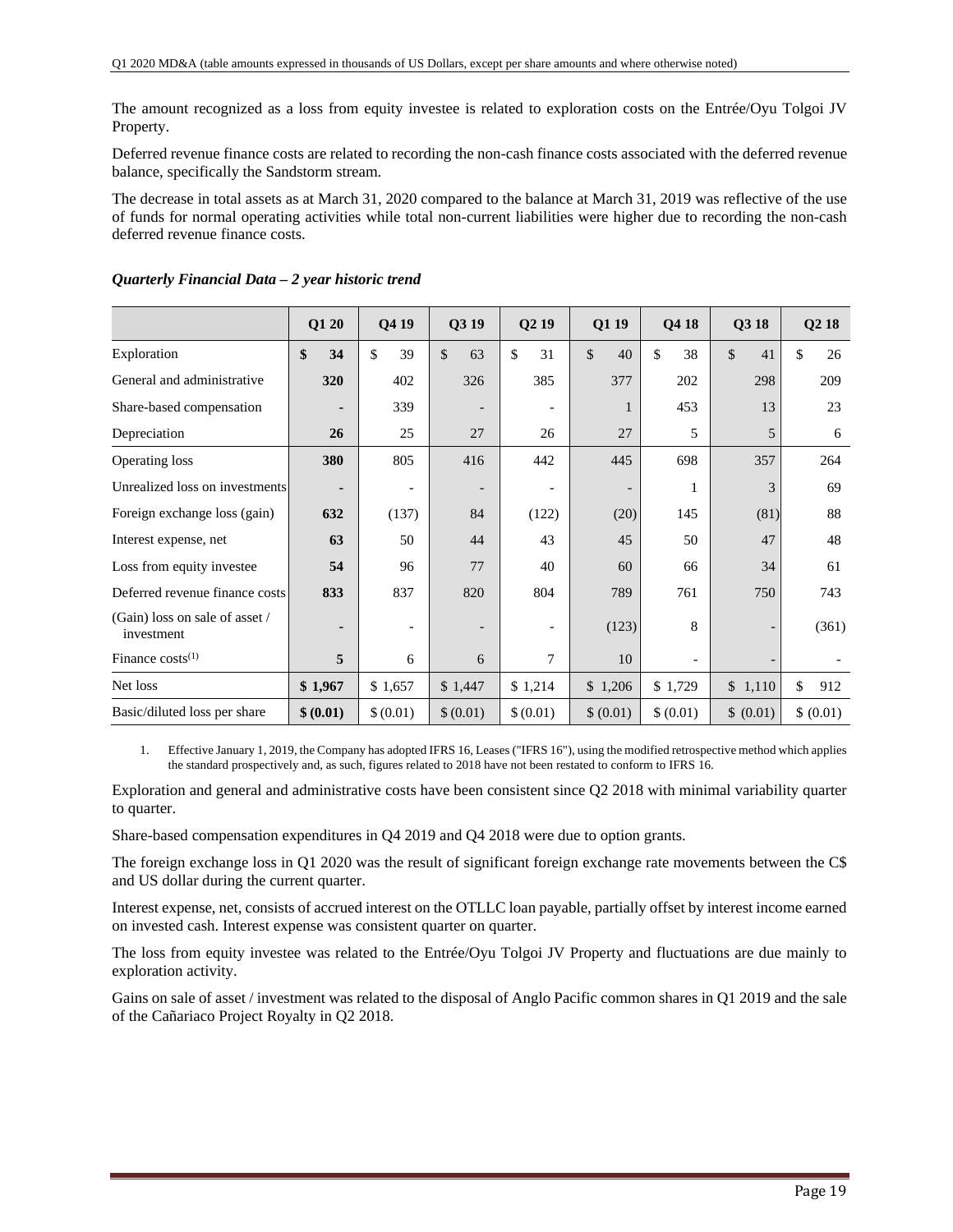# **LIQUIDITY AND CAPITAL RESOURCES**

|                                                    |              | Three months ended March 31 |              |
|----------------------------------------------------|--------------|-----------------------------|--------------|
|                                                    | 2020         | 2019                        | 2018         |
| Cash flows used in operating activities            |              |                             |              |
| - Before changes in non-cash working capital items | \$<br>(422)  | \$<br>(426)                 | \$<br>(227)  |
| - After changes in non-cash working capital items  | (385)        | (718)                       | (191)        |
| Cash flows (used in) from financing activities     | (22)         | (17)                        | 130          |
| Cash flows from investing activities               |              | 1,035                       |              |
| Net cash (outflows) inflows                        | (407)        | 300                         | (61)         |
| Effect of exchange rate changes on cash            | (203)        | 21                          | (368)        |
| Cash balance                                       | \$<br>4,770  | \$<br>6,475                 | \$<br>6,639  |
| Cash flows used in operating activities per share  |              |                             |              |
| - Before changes in non-cash working capital items | \$<br>(0.00) | \$<br>(0.00)                | \$<br>(0.00) |
| - After changes in non-cash working capital items  | \$<br>(0.00) | \$<br>(0.00)                | \$<br>(0.00) |

As at March 31, 2020, the Company has \$3.7 million invested in Government Investment Certificates ("GICs") and Redeemable Short-Term Investment Certificates ("RSTICs") which are included in its cash balance. All amounts are secured and redeemable within 1 year.

Cash flows before changes in non-cash working capital items in Q1 2020 were comparable to the comparative period in 2019.

Cash flows used in financing activities were immaterial in both Q1 2020 and Q1 2019.

Cash flows from investing activities in Q1 2019 were related to the proceeds from sale of investment (see "Investments" section above).

The Company is an exploration stage company and has not generated positive cash flows from its operations. As a result, the Company has been dependent on equity and production-based financings for additional funding. Working capital on hand at March 31, 2020 was approximately \$4.8 million. The Company holds the majority of its cash in Canadian currency. As a result of the significant change in the foreign exchange rate versus the US dollar in March 2020, the Company's US dollar reported cash balance was negatively impacted by approximately \$0.2 million. However, the majority of the Company's expenditures are in C\$ and these foreign exchange rate movements are not expected to have a material impact on the Company's cash position.

Management believes it has adequate financial resources to satisfy its obligations over the next 12 month period. The Company does not currently anticipate the need for additional funding during this time.

## **Loan Payable to Oyu Tolgoi LLC**

Under the terms of the Entrée/Oyu Tolgoi JVA, the Company has elected to have OTLLC contribute funds to approved joint venture programs and budgets on the Company's behalf, each such contribution to be treated as a non-recourse loan. Interest on each loan advance shall accrue at an annual rate equal to OTLLC's actual cost of capital or the prime rate of the Royal Bank of Canada, plus two percent (2%) per annum, whichever is less, as at the date of the advance. The loan will be repayable by the Company monthly from ninety percent (90%) of the Company's share of available cash flow from the Entrée/Oyu Tolgoi JV. In the absence of available cash flow, the loan will not be repayable. The loan is not expected to be repaid within one year.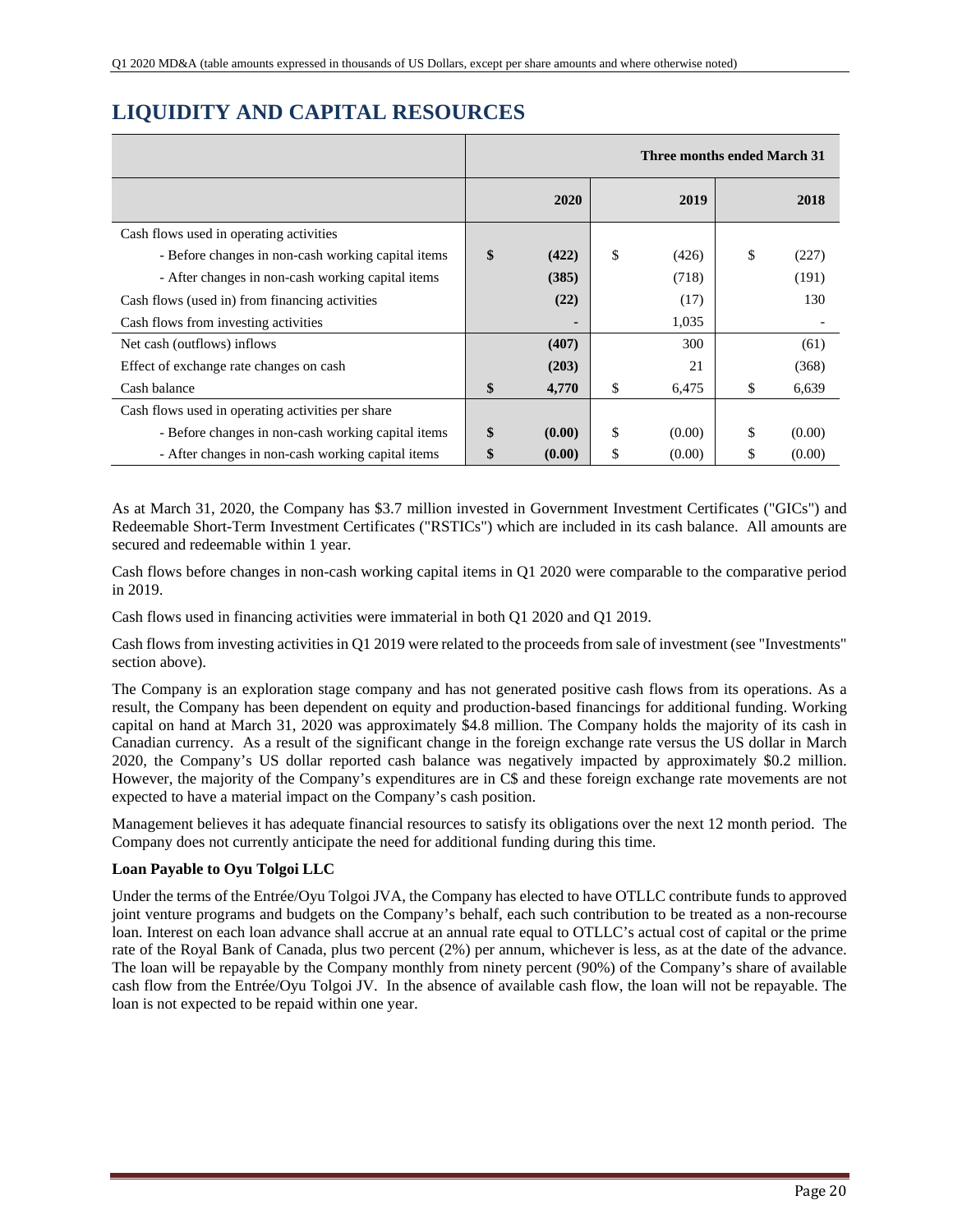## **Contractual Obligations**

As at March 31, 2020, the Company had the following contractual obligations outstanding:

|                   | <b>Total</b> | Less than 1 year | $1 - 3$ years |                          | 3-5 years   More than 5 years |  |
|-------------------|--------------|------------------|---------------|--------------------------|-------------------------------|--|
| Lease commitments | 282          |                  |               | $\overline{\phantom{0}}$ |                               |  |

# **SHAREHOLDERS' DEFICIENCY**

The Company's authorized share capital consists of unlimited common shares without par value.

At March 31, 2020 and at the date of this MD&A, the Company had 175,470,074 shares issued and outstanding.

### **Share Purchase Warrants**

At March 31, 2020 and at the date of this MD&A, the following share purchase warrants were outstanding:

| Number of share purchase warrants<br>(000's) | <b>Exercise price per share purchase</b><br>warrant<br>C\$ | <b>Expiry date</b> |
|----------------------------------------------|------------------------------------------------------------|--------------------|
| 8,655                                        | 0.55                                                       | January 10, 2022   |
| 610                                          | 0.55                                                       | January 12, 2022   |

### **Stock Option Plan**

The Company has adopted a stock option plan (the "Plan") to grant options to directors, officers, employees and consultants. Under the Plan, the Company may grant options to acquire up to 10% of the issued and outstanding shares of the Company. Options granted can have a term of up to ten years and an exercise price typically not less than the Company's closing stock price on the TSX on the last trading day before the date of grant. Vesting is determined at the discretion of Entrée's Board of Directors (the "Board").

Under the Plan, an option holder may elect to terminate an option, in whole or in part and, in lieu of receiving shares to which the terminated option relates (the "Designated Shares"), receive the number of shares, disregarding fractions, which, when multiplied by the weighted average trading price of the shares on the TSX during the five trading days immediately preceding the day of termination (the "Fair Value" per share) of the Designated Shares, has a total dollar value equal to the number of Designated Shares multiplied by the difference between the Fair Value and the exercise price per share of the Designated Shares.

As at March 31, 2020, the Company had 9,945,000 stock options outstanding and exercisable.

The following is a summary of stock options outstanding and exercisable as at the date of this report:

| Number of share options $(000 \text{ s})$ | <b>Exercise price per share</b><br>$\mathbf{C}\$$ | <b>Expiry date</b> |
|-------------------------------------------|---------------------------------------------------|--------------------|
| 1,300                                     | $0.28 - 0.32$                                     | $July - Dec 2020$  |
| 2,210                                     | $0.33 - 0.36$                                     | $Mar - Nov 2021$   |
| 1,880                                     | $0.52 - 0.62$                                     | May – Oct 2022     |
| 2,265                                     | $0.55 - 0.63$                                     | $Feb - Dec 2023$   |
| 2,290                                     | 0.365                                             | Dec 2024           |
| 9,945                                     |                                                   |                    |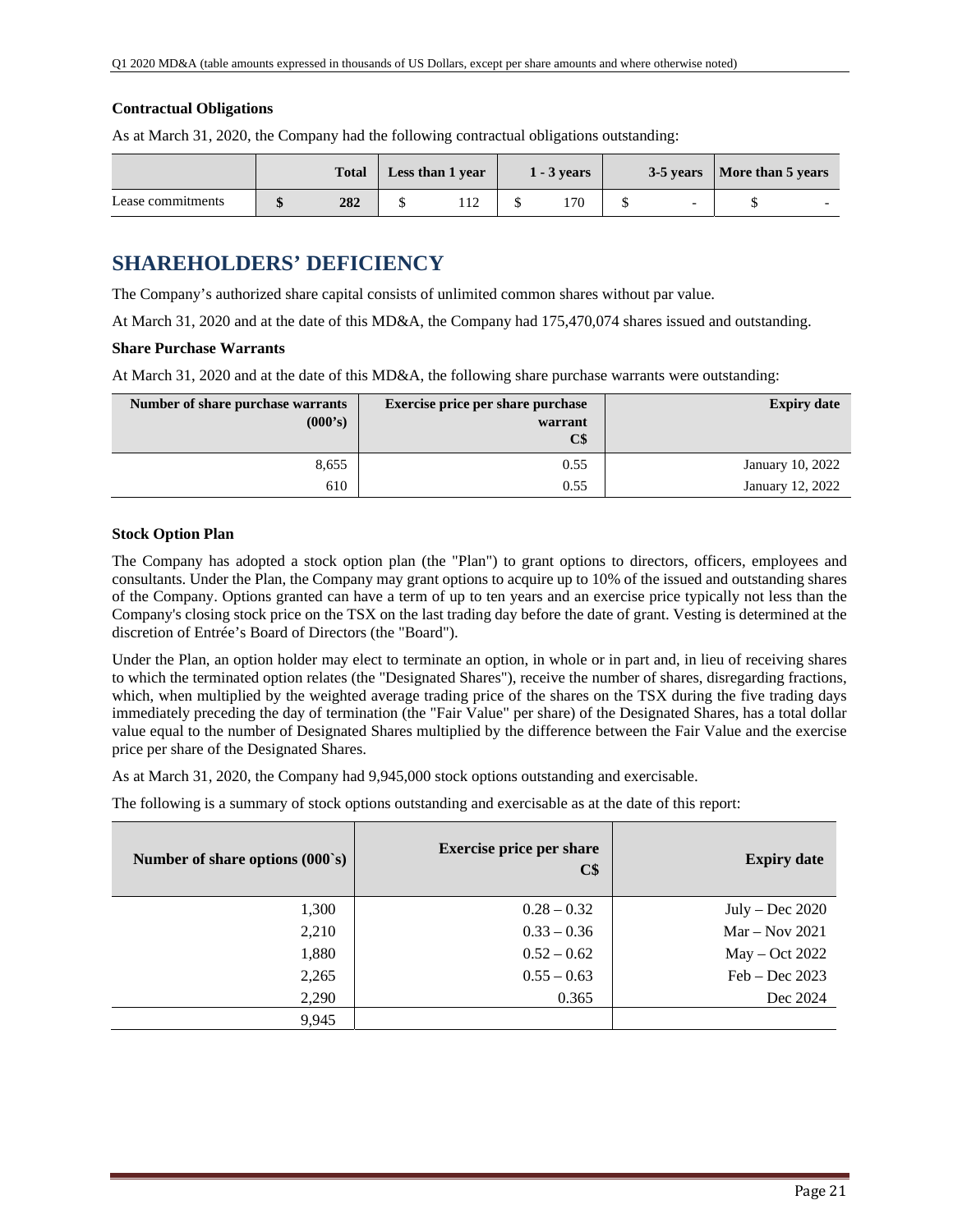# **DEFERRED REVENUE - SANDSTORM**

The Company has an agreement to use future payments that it receives from its mineral property interests to purchase and deliver gold, silver and copper credits to Sandstorm (the "Sandstorm Agreement").

Under the terms of the Sandstorm Agreement, Sandstorm provided the Company with a net deposit of C\$30.9 million (the "Deposit") in exchange for the future delivery of gold, silver and copper credits equivalent to:

- 28.1% of Entrée's share of gold and silver, and 2.1% of Entrée's share of copper, produced from the Shivee Tolgoi mining licence (excluding the Shivee West Property); and
- 21.3% of Entrée's share of gold and silver, and 2.1% of Entrée's share of copper, produced from the Javhlant mining licence.

Upon the delivery of metal credits, Sandstorm will make a cash payment to the Company equal to the lesser of the prevailing market price and \$220 per ounce of gold, \$5 per ounce of silver and \$0.50 per pound of copper (subject to inflation adjustments). After approximately 8.6 million ounces of gold, 40.3 million ounces of silver and 9.1 billion pounds of copper have been produced from the entire Entrée/Oyu Tolgoi JV Property (as currently defined), the cash payment will be increased to the lesser of the prevailing market price and \$500 per ounce of gold, \$10 per ounce of silver and \$1.10 per pound of copper (subject to inflation adjustments). To the extent that the prevailing market price is greater than the amount of the cash payment, the difference between the two will be credited against the Deposit.

The Deposit has been accounted for as deferred revenue on the statement of financial position and is subject to foreign currency fluctuations upon conversion to US dollars at each reporting period. The Deposit contains a significant financing component and, as such, the Company recognizes a financing charge at each reporting period and grosses up the deferred revenue balance to recognize the significant financing element that is part of this contract at a discount rate of 8%.

This arrangement does not require the delivery of actual metal, and the Company may use revenue from any of its assets to purchase the requisite amount of metal credits.

Further information in relation to the Sandstorm Agreement is available in the Company's most recently filed AIF.

# **OTHER DISCLOSURES**

## *Off-Balance Sheet Arrangements*

Entrée has no off-balance sheet arrangements except for the contractual obligation noted above.

## *Related Party Transactions*

The Company's related parties include key management personnel and directors. Direct remuneration paid to the Company's directors and key management personnel during the three months ended March 31, 2020 and 2019 are as follows:

|                          |          | 2020           | 2019 |
|--------------------------|----------|----------------|------|
| Directors' fees          | ۱D       | 38             |      |
| Salaries and benefits    | ¢<br>ъD. | 140            | 37ء  |
| Share-based compensation |          | $\blacksquare$ |      |

As of March 31, 2020, included in the accounts payable and accrued liabilities balance on the condensed consolidated interim statement of financial position is \$0.0 million (December 31, 2019 - \$0.0 million) due to the Company's directors and key management personnel.

Upon a change of control of the Company, amounts totaling \$1.1 million (December 31, 2019 - \$1.1 million) will become payable to certain officers and management personnel of the Company.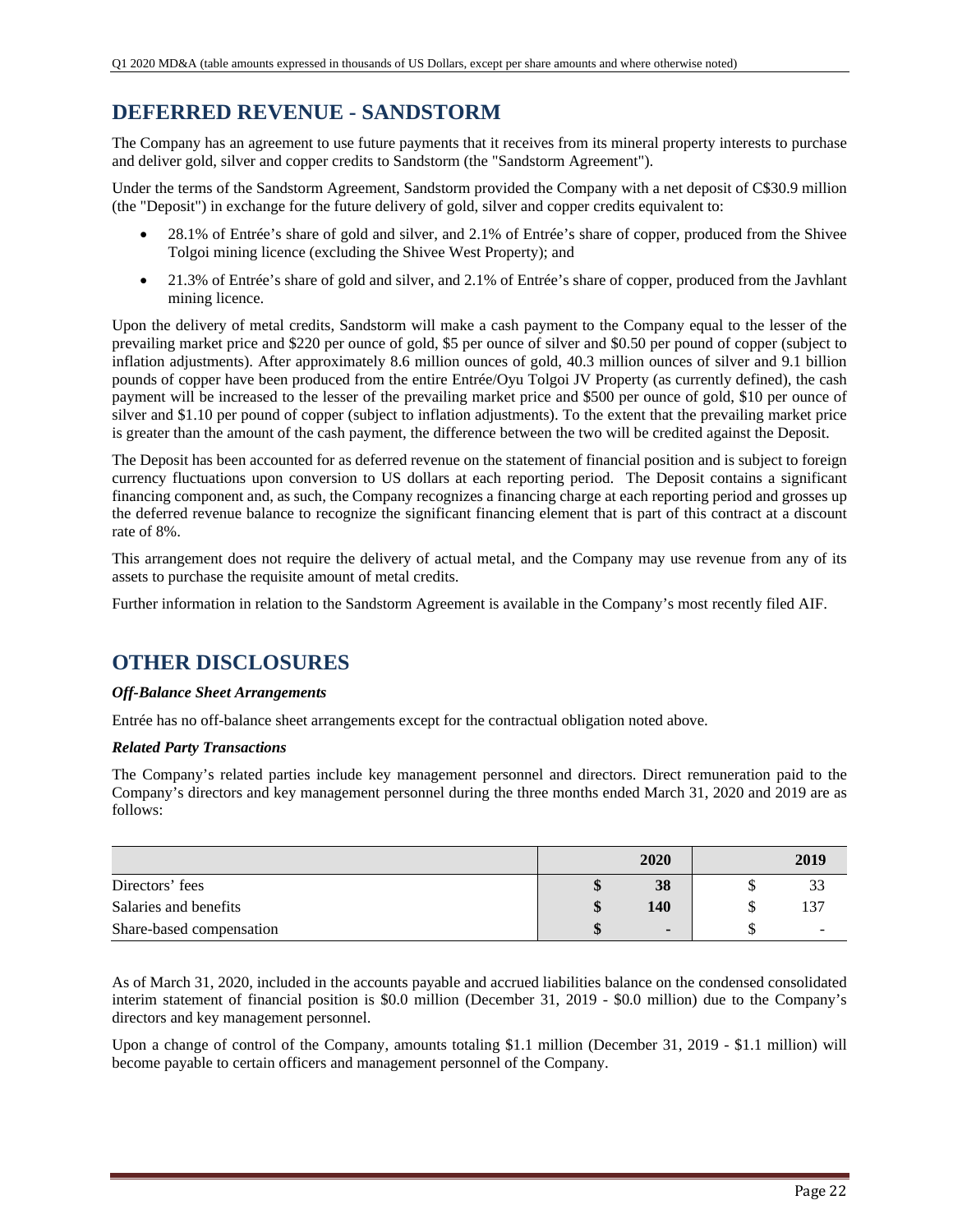### *Financial Instruments*

*a) Fair value classification of financial instruments* 

The fair value hierarchy establishes three levels to classify the inputs to valuation techniques used to measure fair value. Level 1 inputs are quoted prices (unadjusted) in active markets for identical assets or liabilities. Level 2 inputs are other than quoted prices included in Level 1 that are observable for the asset or liability, either directly (prices) or indirectly (derived from prices). Level 3 inputs are for the assets or liabilities that are not based on observable market data (unobservable inputs).

The Company's financial instruments consist of cash and cash equivalents, receivables, deposits, accounts payable and accrued liabilities, loan payable and lease liabilities.

The carrying values of receivables and accounts payable and accrued liabilities approximate their fair value due to their short terms to maturity. Cash and cash equivalents are measured at fair value using Level 1 inputs.

The following table summarizes the classification and carrying values of the Company's financial instruments at March 31, 2020:

| <b>March 31, 2020</b>   | <b>FVTPL</b>             | <b>Amortized cost</b> | (financial<br>assets) | <b>Amortized cost</b><br>(financial<br>liabilities) |   | <b>Total</b> |
|-------------------------|--------------------------|-----------------------|-----------------------|-----------------------------------------------------|---|--------------|
| <b>Financial assets</b> |                          |                       |                       |                                                     |   |              |
| Cash and cash           | \$<br>4,770              | \$                    |                       | \$<br>۰                                             | S | 4,770        |
| Receivables             | -                        |                       | 10                    |                                                     |   | 10           |
| Deposits                | $\overline{\phantom{0}}$ |                       | 11                    |                                                     |   |              |
| Total financial         | 4.770                    | D                     | 21                    |                                                     |   | 4,791        |

### **Financial**

| -----------                     |  |                          |  |                          |       |       |
|---------------------------------|--|--------------------------|--|--------------------------|-------|-------|
| Accounts payable<br>and accrued |  | -                        |  | $\overline{\phantom{0}}$ | 55    | 55    |
| Lease liabilities               |  | $\overline{\phantom{a}}$ |  | $-$                      | 267   | 267   |
| Loan payable                    |  | -                        |  |                          | 9.139 | 9,139 |
| Total financial                 |  | $\overline{\phantom{0}}$ |  | -                        | 9,461 | 9.461 |

There have been no transfers between fair value levels during the reporting period.

# **CRITICAL ACCOUNTING ESTIMATES, RISKS AND UNCERTAINTIES**

The preparation of condensed consolidated interim financial statements in conformity with IFRS requires management to make estimates and assumptions that affect the amounts reported in the condensed consolidated interim financial statements and accompanying notes. Actual results could differ materially from those estimates.

Measurement of the Company's assets and liabilities is subject to risks and uncertainties, including those related to reserve and resource estimates; title to mineral properties; future commodity prices; costs of future production; future costs of restoration provisions; changes in government legislation and regulations; future income tax amounts; the availability of financing; and various operational factors. The Company's estimates identified as being critical are substantially unchanged from those disclosed in the MD&A for the year ended December 31, 2019.

Entrée is a mineral exploration and development company and is exposed to a number of risks and uncertainties due to the nature of the industry in which it operates and the present state of development of its business and the foreign jurisdictions in which it carries on business. Other than the revised risk factor below describing the risks and uncertainties most likely to affect the Company as a result of the continuing Covid-19 pandemic, the material risks and uncertainties affecting Entrée, their potential impact, and the Company`s principal risk-management strategies are substantially unchanged from those disclosed in its MD&A for the year ended December 31, 2019 and in its AIF dated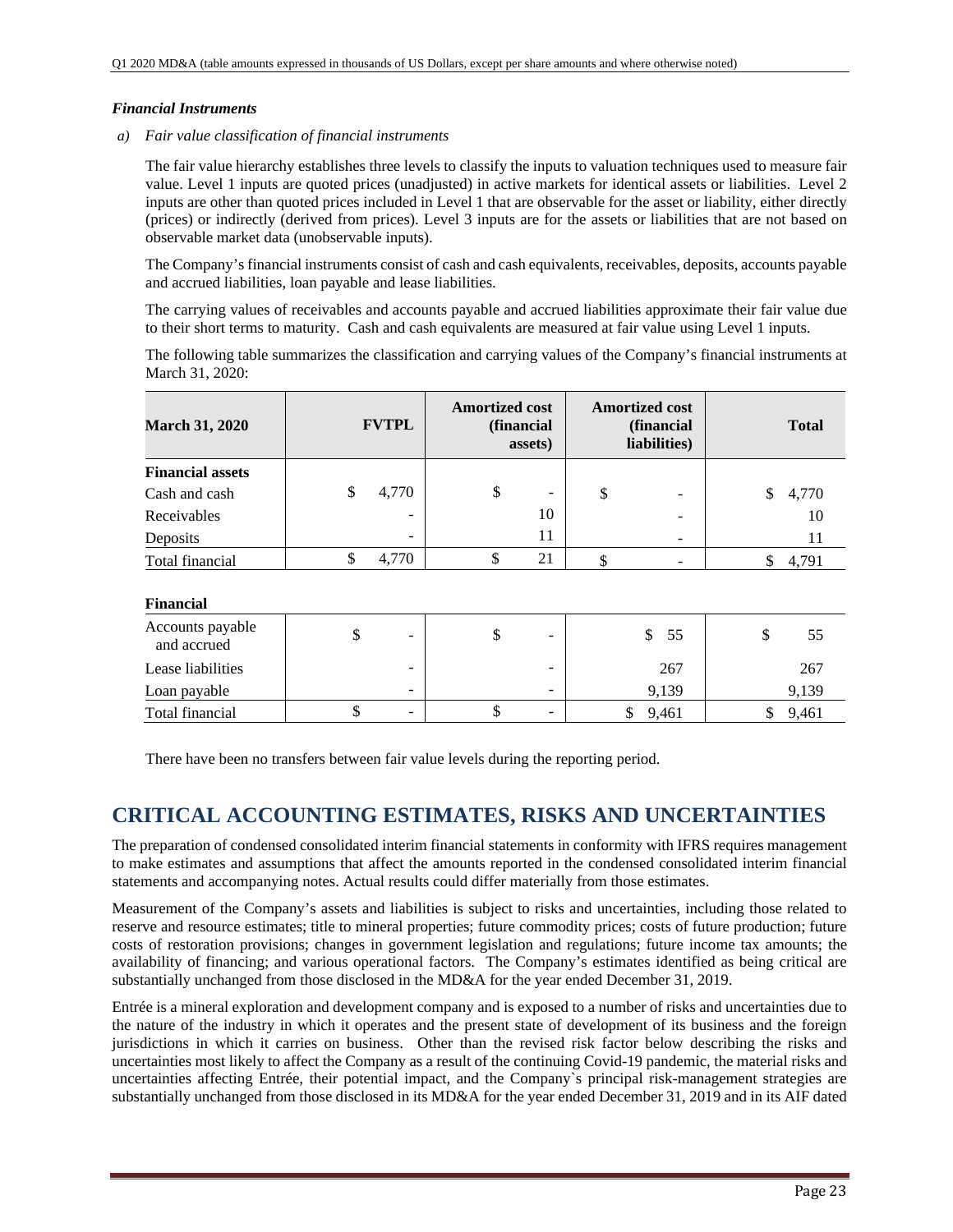March 13, 2020 in respect of such period, both of which are available on SEDAR at www.sedar.com, EDGAR at www.sec.gov and on the Company's website at www.EntreeResourcesLtd.com.

The Company's business, operations and financial condition could be materially adversely affected by the outbreak of epidemics or pandemics or other health crises.

For example, as previously disclosed, in late December 2019, a disease arising from a novel coronavirus (Covid-19) was identified as originating in the Wuhan Province of China. Subsequently, it spread worldwide and on March 11, 2020, the World Health Organization declared it could be characterised as a pandemic.

The Covid-19 pandemic has significantly disrupted global health, economic and market conditions, which could trigger an indeterminate period of slowdown in the global economy and recessions. The full impact of the ongoing Covid-19 pandemic, including the impact of the sweeping preventative and mitigating measures that the Company's joint venture partner, other businesses and governments, including the Government of Mongolia, are taking to combat the spread of the disease, continues to rapidly evolve, and it continues creating significant volatility and negative pressure on virtually all national economies as well as financial and commodity markets. At the present time, it is not possible to predict the duration, severity or scope of the pandemic, and it is extremely challenging for the Company to accurately predict the extent to which Covid-19 will impact its business, including its operations, the market for its securities and the ability of its joint venture partner to advance Oyu Tolgoi underground development. As such, it is possible that the Covid-19 pandemic will adversely affect, even materially, the ability of the Company's joint venture partner to advance Oyu Tolgoi underground development, as well as the Company's financial condition, liquidity, and future results of operations due to, among other factors:

- Action taken by governmental and non-governmental bodies, including the Government of Mongolia, to curtail activity in an effort to help slow the spread of Covid-19, including restrictions on both travel and the movement of goods and people within and across borders, and restrictions on the types of businesses that may continue to operate, have caused and are likely to continue to cause significant business interruptions. Oyu Tolgoi underground development has been and will likely continue in the near and medium terms (and possibly longer) to be disrupted in varying degrees, including as a result of (i) access restrictions, which are preventing teams from OTLLC, Rio Tinto and their construction partners, who are required to oversee development and provide essential specialist technical services at Oyu Tolgoi, from accessing the site, and (ii) delays resulting from various measures implemented to slow the spread of Covid-19.
- The spread of Covid-19 may cause schedule delays and cost increases and there may be impacts on the timing and scope of the Definitive Estimate review. Effects of the Covid-19 pandemic, including ongoing restrictions in place to curtail its spread, may adversely impact OTLLC's ability to secure on a timely basis a long-term domestic source of power for Oyu Tolgoi as required under the Oyu Tolgoi Investment Agreement. Suppliers have declared and may continue to declare force majeure on their contracts with OTLLC.
- The ongoing pandemic has, and likely will continue to, adversely affect global economies and financial markets resulting in an economic downturn that has had, and likely will continue to have, an adverse effect on the demand for base metals and the Company's future prospects, including significant fluctuations in copper prices and the concentrate market. Unstable market conditions have led market participants to flee to cash, causing significant fluctuations in gold prices.
- The spread of Covid-19 may impact the health of the Company's personnel, partners and contractors,
- Unstable market conditions could cause continued significant volatility or decline in the trading price of the Company's common shares. The Company may have difficulty accessing debt and equity capital on attractive terms, or at all, given severe disruption or instability in the global financial markets and deteriorations in credit and financing conditions. Further, this could adversely impact the ability of OTLLC, Turquoise Hill and Rio Tinto to secure the significant incremental funding required to sustain underground development and the potential construction of the proposed Tavan Tolgoi-based power plant.

Due to the unprecedented and ongoing nature of Covid-19 and the fact that the response to the pandemic is evolving in real time, estimates of the economic impacts of the Covid-19 pandemic remain inherently highly uncertain and speculative. While the Company and its joint venture partner have made efforts to manage and mitigate the aforementioned risks, such efforts may not sufficiently mitigate the negative impacts of Covid-19 on the business and the effectiveness of these efforts and the extent to which the Covid-19 pandemic affects the Company's business will depend on factors beyond its control, including the duration, severity and scope of the pandemic the likelihood, timing, duration and scope of any subsequent waves of Covid-19, and the measures taken or necessary to contain the spread of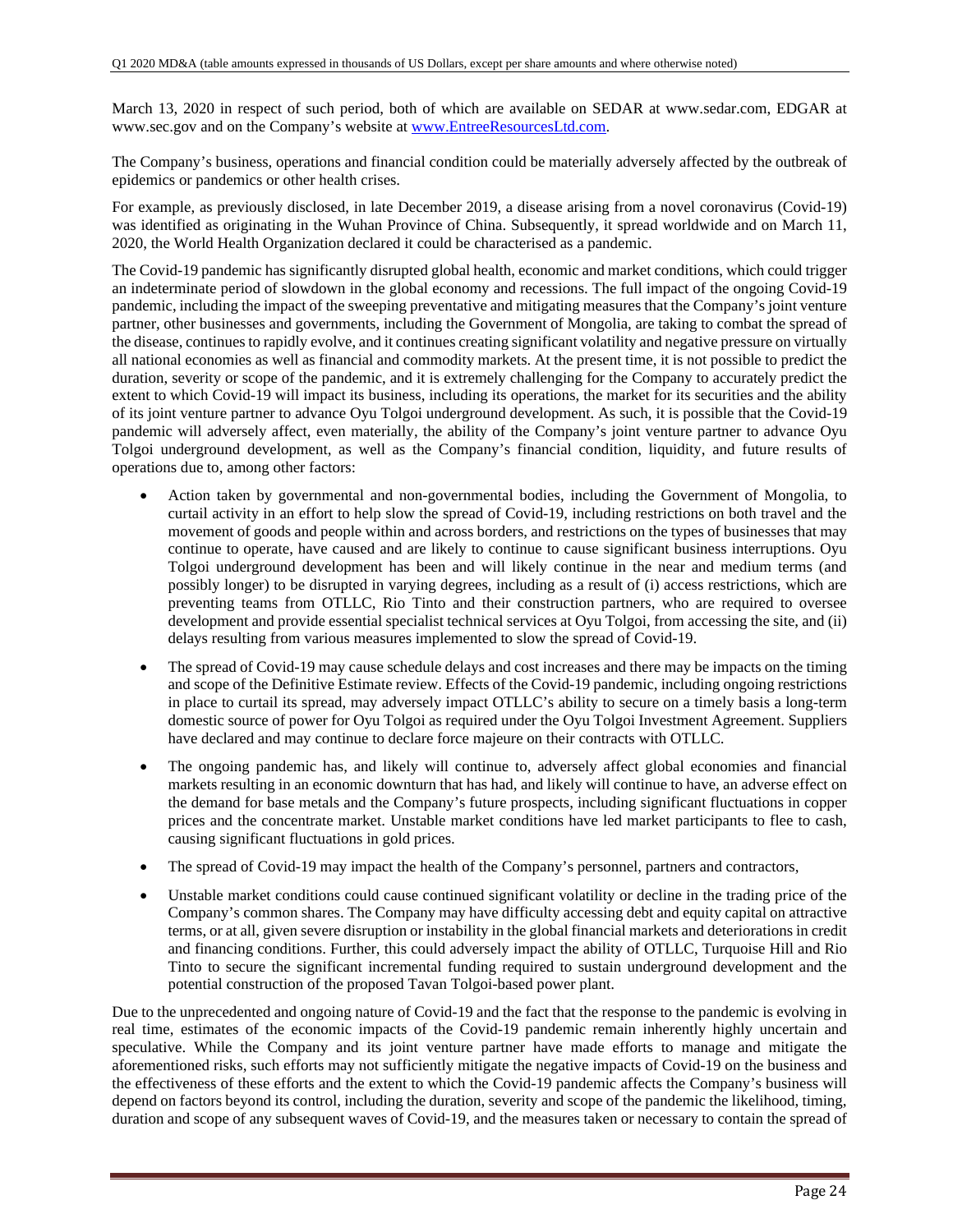such outbreaks. Even after the Covid-19 pandemic is over, the Company may continue to experience material adverse effects to its business, financial condition and prospects as a result of the continued disruption in the global economy and any resulting recession, the effects of which may persist beyond that time. In addition to the risks mentioned above, the Covid-19 pandemic, as well as any other public health crisis of a similar nature, may also have the effect of heightening other risks and uncertainties disclosed and described in the Critical Accounting Estimates, Risks and Uncertainties section in its MD&A for the year ended December 31, 2019 and in the Risk Factors section in its AIF dated March 13, 2020.

# **INTERNAL CONTROL OVER FINANCIAL REPORTING**

Management is responsible for designing internal control over financial reporting, to provide reasonable assurance regarding the reliability of financial reporting and the preparation of financial statements for external purposes in accordance with IFRS. No change in the Company's internal control over financial reporting occurred during the period beginning on January 1, 2020 and ended on March 31, 2020 that has materially affected, or is reasonably likely to materially affect, the Company's internal control over financial reporting.

# **FORWARD LOOKING STATEMENTS**

This MD&A contains forward-looking statements within the meaning of the United States Private Securities Litigation Reform Act of 1995 and forward-looking information within the meaning of applicable Canadian securities laws.

Forward-looking statements include, but are not limited to, statements with respect to corporate strategies and plans; requirements for additional capital; uses of funds and projected expenditures; timing and status of Oyu Tolgoi underground development, the mine design for Panel 0 and the re-design study for Panels 1 and 2 of Hugo North (including Hugo North Extension) Lift 1 and the related resources and reserves estimates, cost and schedule implications; timing and status of the Tavan Tolgoi-based power project and alternative power supply options; timing of completion of the Definitive Estimate; timing and amount of production from Lift 1 of the Entrée/Oyu Tolgoi JV Property, potential production delays and the impact of any delays on the Company's cash flows, expected copper and gold grades, liquidity, funding requirements and planning; the future prices of copper, gold, molybdenum and silver; the potential impact of Covid-19 (coronavirus) on Oyu Tolgoi underground development and the Company's business, operations and financial condition; the estimation of mineral reserves and resources; projected mining and process recovery rates; estimates of capital and operating costs, mill throughput, cash flows and mine life; capital, financing and project development risk; mining dilution; discussions with the Government of Mongolia, Rio Tinto, OTLLC and Turquoise Hill on a range of issues including Entrée's interest in the Entrée/Oyu Tolgoi JV Property, the Shivee Tolgoi and Javhlant mining licences and certain material agreements; potential actions by the Government of Mongolia with respect to the Shivee Tolgoi and Javhlant mining licences and Entrée's interest in the Entrée/Oyu Tolgoi JV Property; the potential for Entrée to be included in or otherwise receive the benefits of the Oyu Tolgoi Investment Agreement or another similar agreement; the potential for the Government of Mongolia to seek to directly or indirectly invest in Entrée's interest in the Hugo North Extension and Heruga deposits; potential size of a mineralized zone; potential expansion of mineralization; potential discovery of new mineralized zones; potential metallurgical recoveries and grades; plans for future exploration and/or development programs and budgets; permitting time lines; anticipated business activities; proposed acquisitions and dispositions of assets; and future financial performance.

In certain cases, forward-looking statements and information can be identified by words such as "plans", "expects" or "does not expect", "is expected", "budgeted", "scheduled", "estimates", "forecasts", "intends", "anticipates", or "does not anticipate" or "believes" or variations of such words and phrases or statements that certain actions, events or results "may", "could", "would", "might", "will be taken", "occur" or "be achieved". While the Company has based these forward-looking statements on its expectations about future events as at the date that such statements were prepared, the statements are not a guarantee of Entrée's future performance and are based on numerous assumptions regarding present and future business strategies, the correct interpretation of agreements, laws and regulations, local and global economic conditions and negotiations and the environment in which Entrée will operate in the future, including commodity prices, projected grades, projected dilution, anticipated capital and operating costs, anticipated future production and cash flows, the anticipated location of certain infrastructure and sequence of mining, the construction and continued development of the Oyu Tolgoi underground mine and the status of Entrée's relationship and interaction with the Government of Mongolia, OTLLC, Rio Tinto and Turquoise Hill. With respect to the construction and continued development of the Oyu Tolgoi underground mine, important risks, uncertainties and factors which could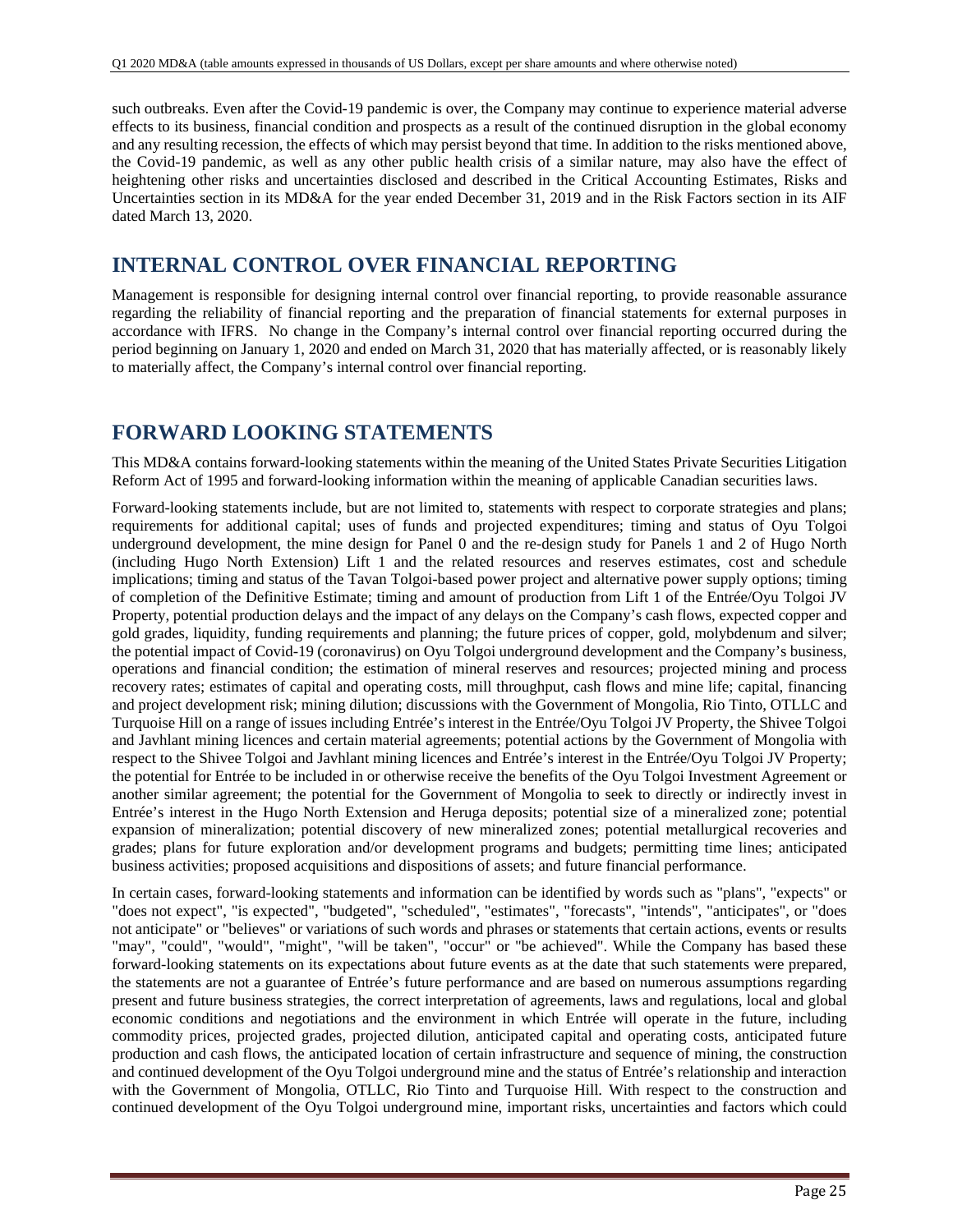cause actual results to differ materially from future results expressed or implied by such forward-looking statements and information include, amongst others, the timing and cost of the construction and expansion of mining and processing facilities; the timing and availability of a long term domestic power source for Oyu Tolgoi (or the availability of financing for OTLLC to construct such a source); the ability of OTLLC to secure and draw down on the supplemental debt under the Oyu Tolgoi project finance facility and the availability of additional financing on terms reasonably acceptable to OTLLC, Turquoise Hill and Rio Tinto to further develop Oyu Tolgoi; the potential impact of Covid-19; the impact of changes in, changes in interpretation to or changes in enforcement of, laws, regulations and government practises in Mongolia; delays, and the costs which would result from delays, in the development of the underground mine; the status of the relationship and interaction between OTLLC, Rio Tinto and Turquoise Hill with the Government of Mongolia on the continued operation and development of Oyu Tolgoi and OTLLC internal governance; the anticipated location of certain infrastructure and sequence of mining; projected copper, gold and silver prices and their market demand; and production estimates and the anticipated yearly production of copper, gold and silver at the Oyu Tolgoi underground mine.

The 2018 PEA is based on a conceptual mine plan that includes Inferred resources. Numerous assumptions were made in the preparation of the 2018 PEA, including with respect to mineability, capital and operating costs, production schedules, the timing of construction and expansion of mining and processing facilities, and recoveries, that may change materially once production commences at Hugo North Extension Lift 1 and additional development and capital decisions are required. Any changes to the assumptions underlying the 2018 PEA could cause actual results to be materially different from any future results, performance or achievements expressed or implied by forward-looking statements and information relating to the 2018 PEA.

Other risks, uncertainties and factors which could cause actual results, performance or achievements of Entrée to differ materially from future results, performance or achievements expressed or implied by forward-looking statements and information include, amongst others, unanticipated costs, expenses or liabilities; discrepancies between actual and estimated production, mineral reserves and resources and metallurgical recoveries; development plans for processing resources; the outcome of the Definitive Estimate; matters relating to proposed exploration or expansion; mining operational and development risks, including geotechnical risks and ground conditions; regulatory restrictions (including environmental regulatory restrictions and liability); risks related to international operations, including legal and political risk in Mongolia; risks related to the potential impact of global or national health concerns, including the COVID-19 (coronavirus) pandemic; risks associated with changes in the attitudes of governments to foreign investment; risks associated with the conduct of joint ventures; inability to upgrade Inferred mineral resources to Indicated or Measured mineral resources; inability to convert mineral resources to mineral reserves; conclusions of economic evaluations; fluctuations in commodity prices and demand; changing foreign exchange rates; the speculative nature of mineral exploration; the global economic climate; dilution; share price volatility; activities, actions or assessments by Rio Tinto, Turquoise Hill or OTLLC and by government authorities including the Government of Mongolia; the availability of funding on reasonable terms; the impact of changes in interpretation to or changes in enforcement of laws, regulations and government practices, including laws, regulations and government practices with respect to mining, foreign investment, royalties and taxation; the terms and timing of obtaining necessary environmental and other government approvals, consents and permits; the availability and cost of necessary items such as water, skilled labour, transportation and appropriate smelting and refining arrangements; unanticipated reclamation expenses; changes to assumptions as to the availability of electrical power, and the power rates used in operating cost estimates and financial analyses; changes to assumptions as to salvage values; ability to maintain the social licence to operate; accidents, labour disputes and other risks of the mining industry; global climate change; title disputes; limitations on insurance coverage; competition; loss of key employees; cyber security incidents; misjudgements in the course of preparing forward-looking statements; and those factors discussed in the section entitled "Critical Accounting Estimates, Risks and Uncertainties" in this MD&A and in the section entitled "Risk Factors" in the AIF. Although the Company has attempted to identify important factors that could cause actual actions, events or results to differ materially from those described in forward-looking statements, there may be other factors that cause actions, events or results not to be as anticipated, estimated or intended. There can be no assurance that forward-looking statements will prove to be accurate, as actual results and future events could differ materially from those anticipated in such statements. Except as required under applicable securities legislation, the Company undertakes no obligation to publicly update or revise forward-looking statements, whether as a result of new information, future events, or otherwise. Accordingly, readers should not place undue reliance on forward-looking statements.